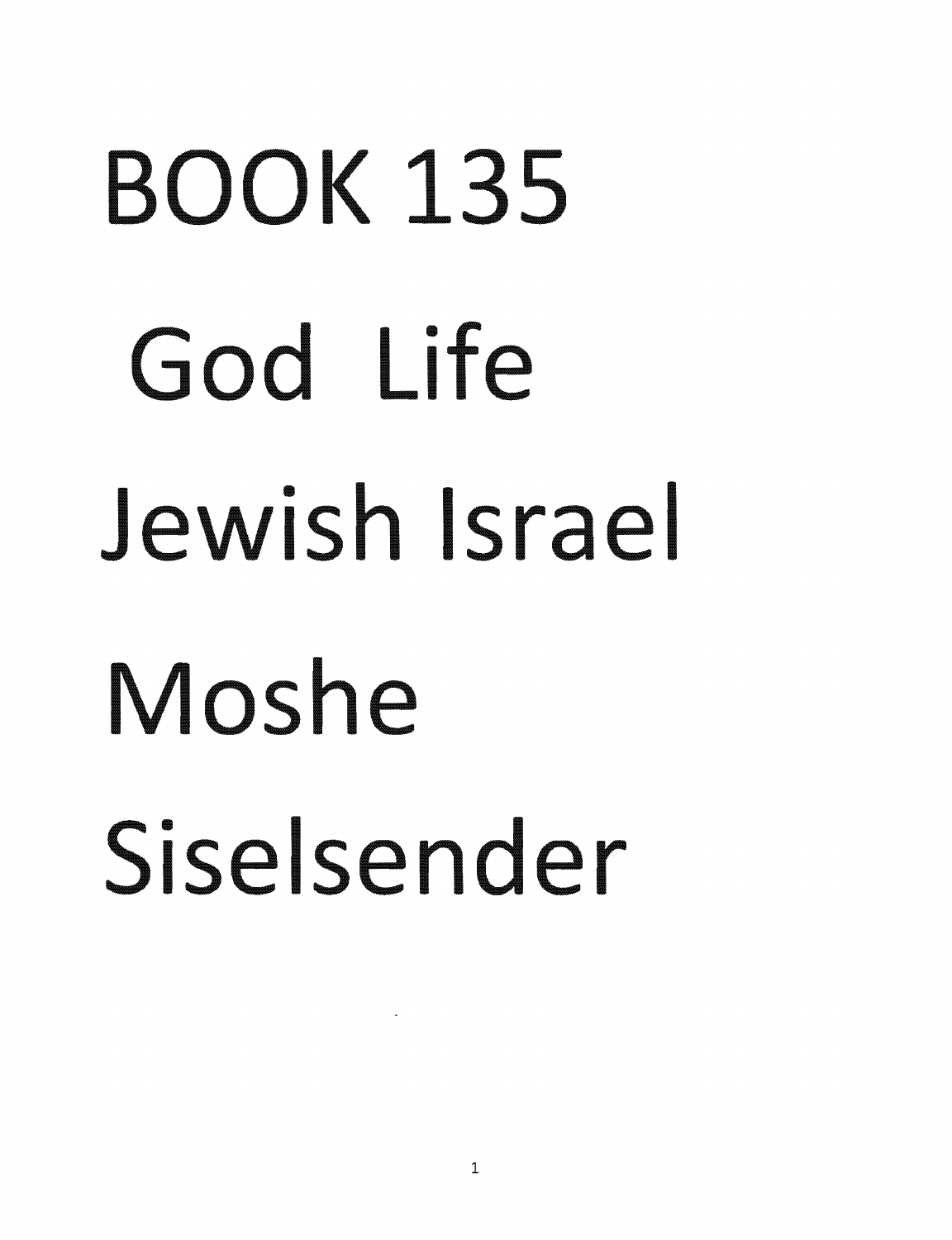[1WHERE WAS GOD DURING THE HOLOCAUST???

[2] DOES GOD EXIST?

[3] IS GOD OUR FATHER?

[4] WHICH FATHER LETS HIS CHILD AND CERTAINLY 6 MILLION OF HIS CHILDREN BE KILLED AND DOES NOT INTERFERE?

#### **THE ANSWER**

THE questions are on point. NO MORTAL CAN KNOW THE ARSWER. FOR NO MORTAL CAN SEE GOD NOR CAN ANY MORTAL KNOW THE WAYS OF GOD. RAMBAM LAWS OF KINGS CHAPTER 12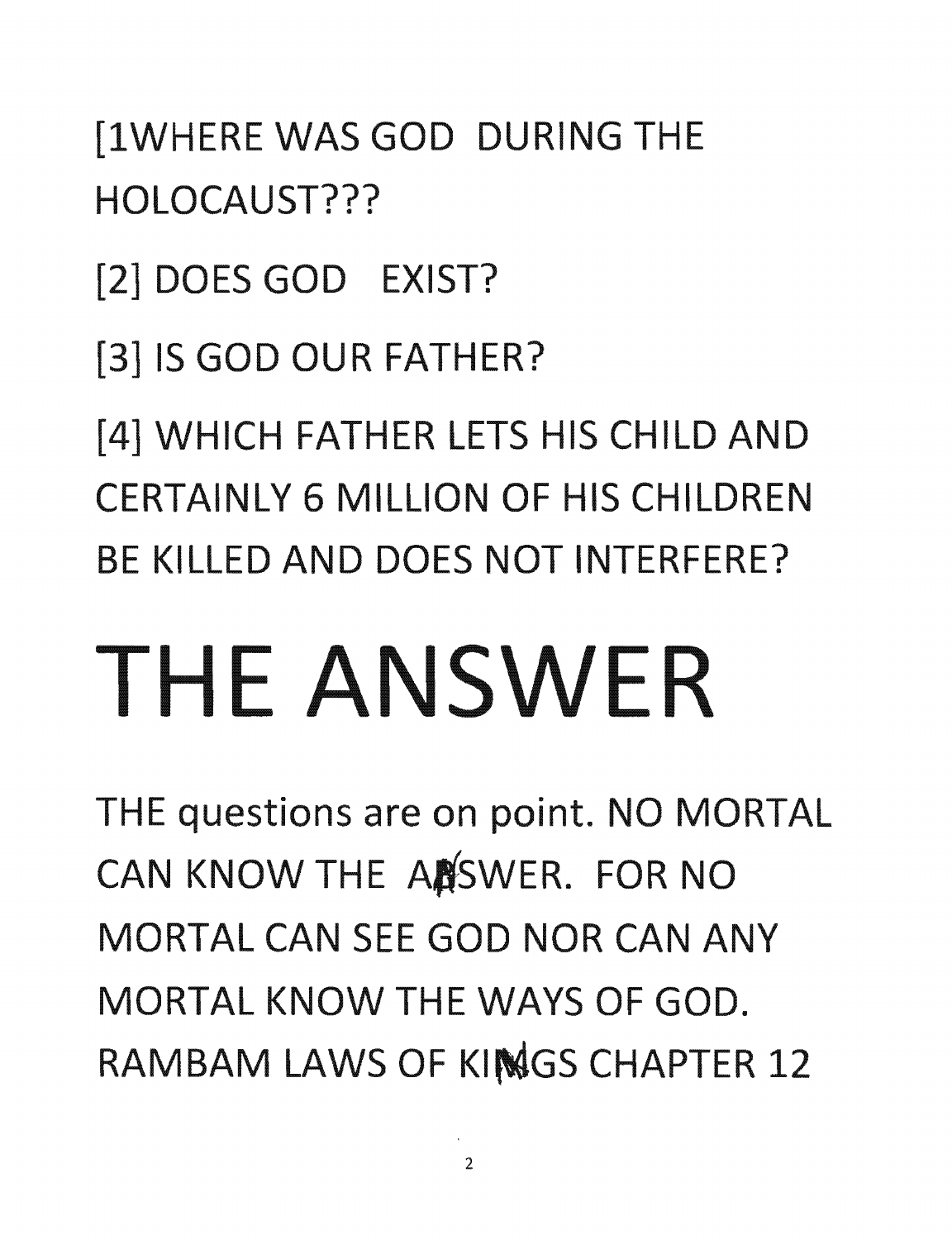CENSORED EDITION YALE UNIVERSITY **ENGLISH EDITION.** 

Since no human alive can SEE that means really KNOW UNDERSTAND GOD NOR THE WAYS OF GOD WE MUST LEARN THE LANGUAGE THAT GOD COMMUNICATES WITH MANKIND.

THE LANGUAGE ARE WHAT STRANGE ENIGMAS OCCUR THAT BENEFIT JEWS AND ALL OTHER OF GOD'S CHILDREN.

GOD EKISTS.

GOD IS ALWAYS PRESENT AND WAS PRESENT DURING THE HOLOCAUST.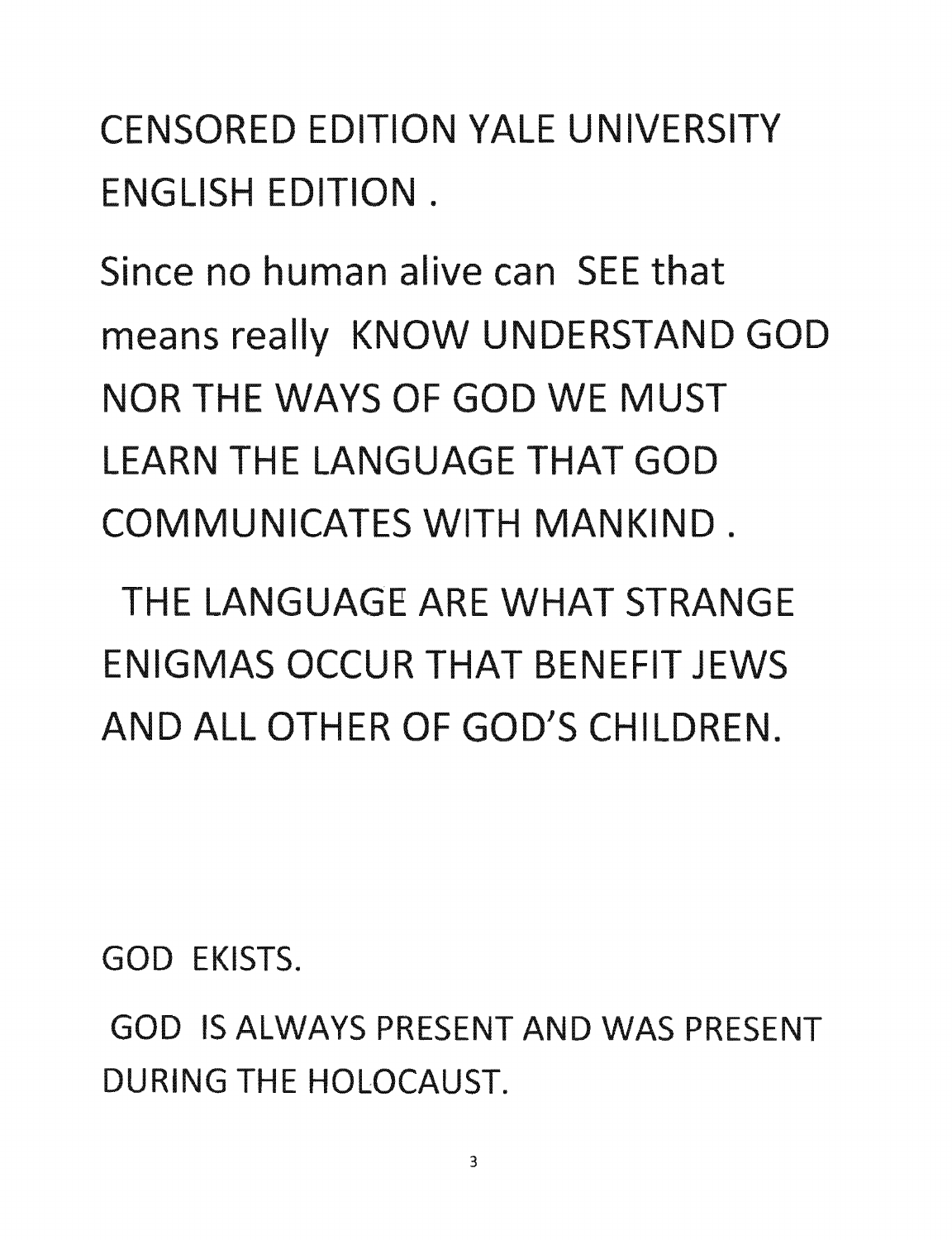HOLOCAUST AND THROUGH OUT HISTORY TO MAKE STUPID DECISIONS THAT ENSURED THEIR DOWNFALL AND THE SAVING OF GOD'S CHILDREN JEWS AND NON JEWS

WHEN GOD DECIDES TO INTERVENE OR NOT IS KNOWN ONLY TO GOD.

GOD HAS REVEALED THE PATH ALL HUMANS MUST FOLLOW. *"* USHEMARTEM CHUKIM UMISHPOTIM ASHER YAASEH ODOM VECHAI BOHEM YOU SHALL FOLLOW THE RITUALS THAT TRANSCEND HUMAN UNDERSTANDING AND THE MORAL ETHICAL LAWS THAT YOU SHALL LIVE BUT NOT DIE "LEVITICUS 18:5

THE TALMUD QUOTES THIS VERSE AS MANDATING ONE TRUMP ALL LAWS IN ORDER TO SAVE HUMAN LIFE.

LAWS ARE MADE TO PRESERVE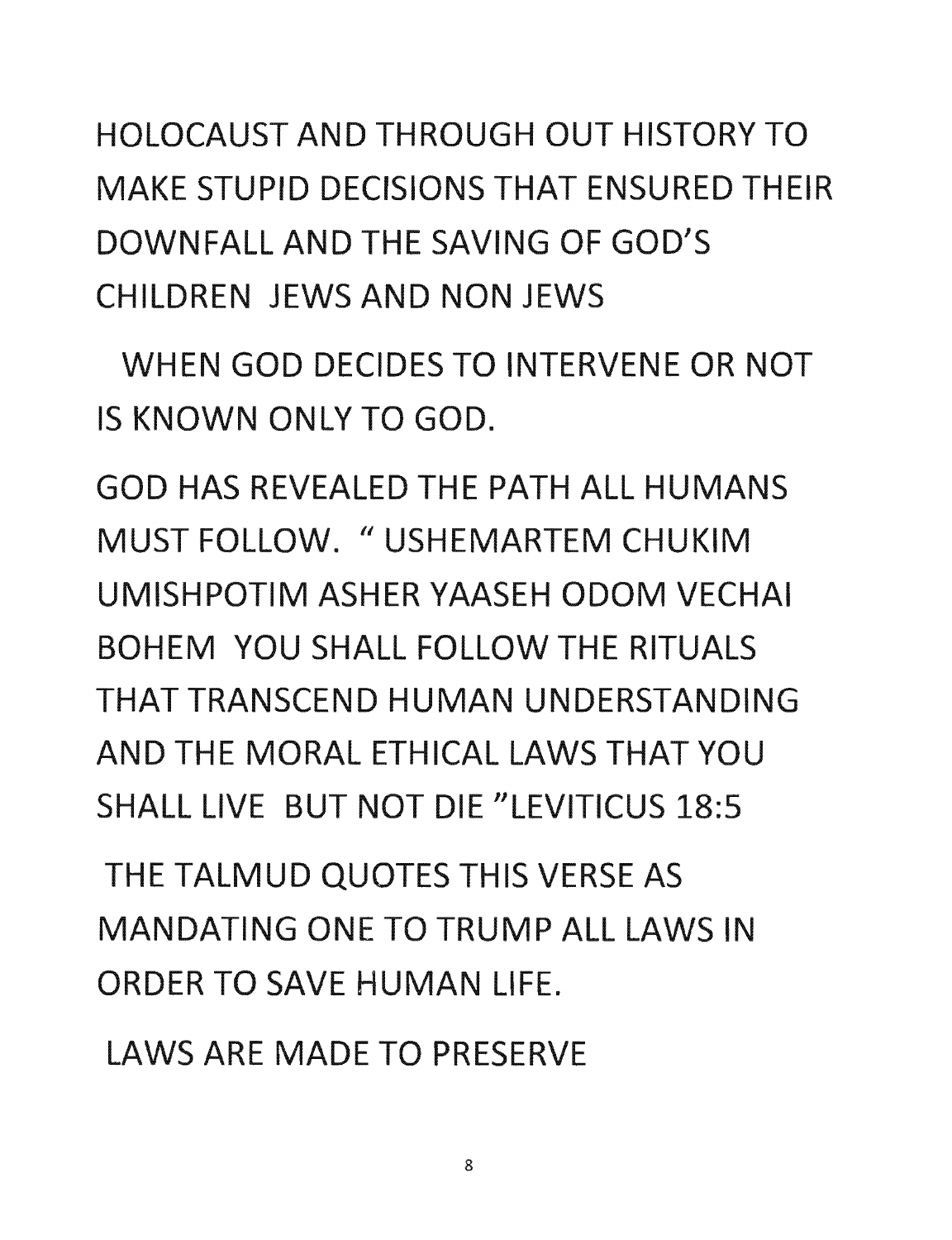#### HUMAN LIFE; NOT TO DIE AS A RESULT OF OBSERVING THE LAWS.

IN BIBLICAL TIMES HUMANS TRIED TO BUILD THE BABYLON TOWER WAS TO UNITE MANKIND IN A RELIGION-laws and life style-OF REBELLION AGAINST THE LAWS OF GOD. The seven mitzvahs -Noahidite laws of humanity later in the TEN COMMANDMENTS ALL HUMANE LAWS OF CIVILIZED NATIONS BEING A GOOD CITIZEN. OBSERVING ALL CIVIL BUSINESS CRIMINAL LAWS OF ONE'S NATION STATE AND LOCAL GOVERNMENT.

TO DAY WE HAVE AN OTHER

**BABYLON TOWER-**

THE PROSTITUTE TRUTH UNION.

AKA ALSO KNOWN AS

THE EUROPEAN UNION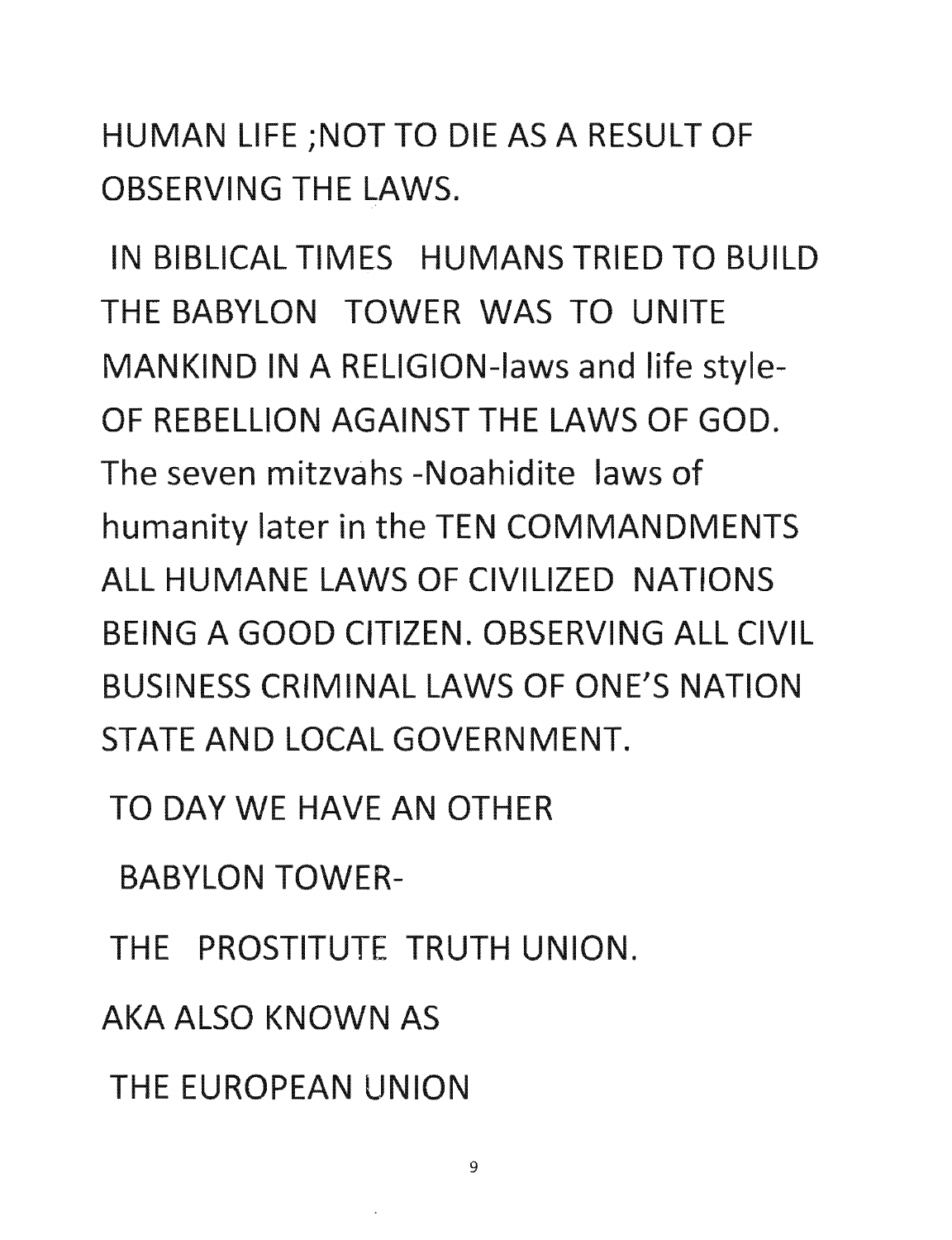#### SUCH IS THE GOD HEAD

WHAT LAWS TO THEIR MIND SHOULD EXIST THEN WRITE INTO THE NEW TESTAMENT THE VERSION THAT DOVETAILS WITH THE AGREED THEOLØGY OF THEIR SYNOL THEY DECLARE ALL OTHER FORMULAION OF THE FACE OF GOD HERESY. THEY BURN ALL OTHER WRITINGS AND KILL BY BURNING AND TORTURE AND MASSACRE THE THOUSANDS WHO DARF ALL WHO HAVE DIFFERENT IDEAS. AMD DISSENT. SEE HISTORY OF PROTESTANTS BY WILFY REGARDING CATHOLIC CHURCH. THE ROMAN CATHOLIC CHURCH PLACED IN THE MOUTH OF GOD AUTHORIZATION OF ALL THEIR THEOLOGY.

SO TOO THE PROSTITUTE TRUTH UNION ALSO KNOWN AS EUROPEAN UNION THE UNITED NATIONS AND THE SECURITY COUNCIL WITH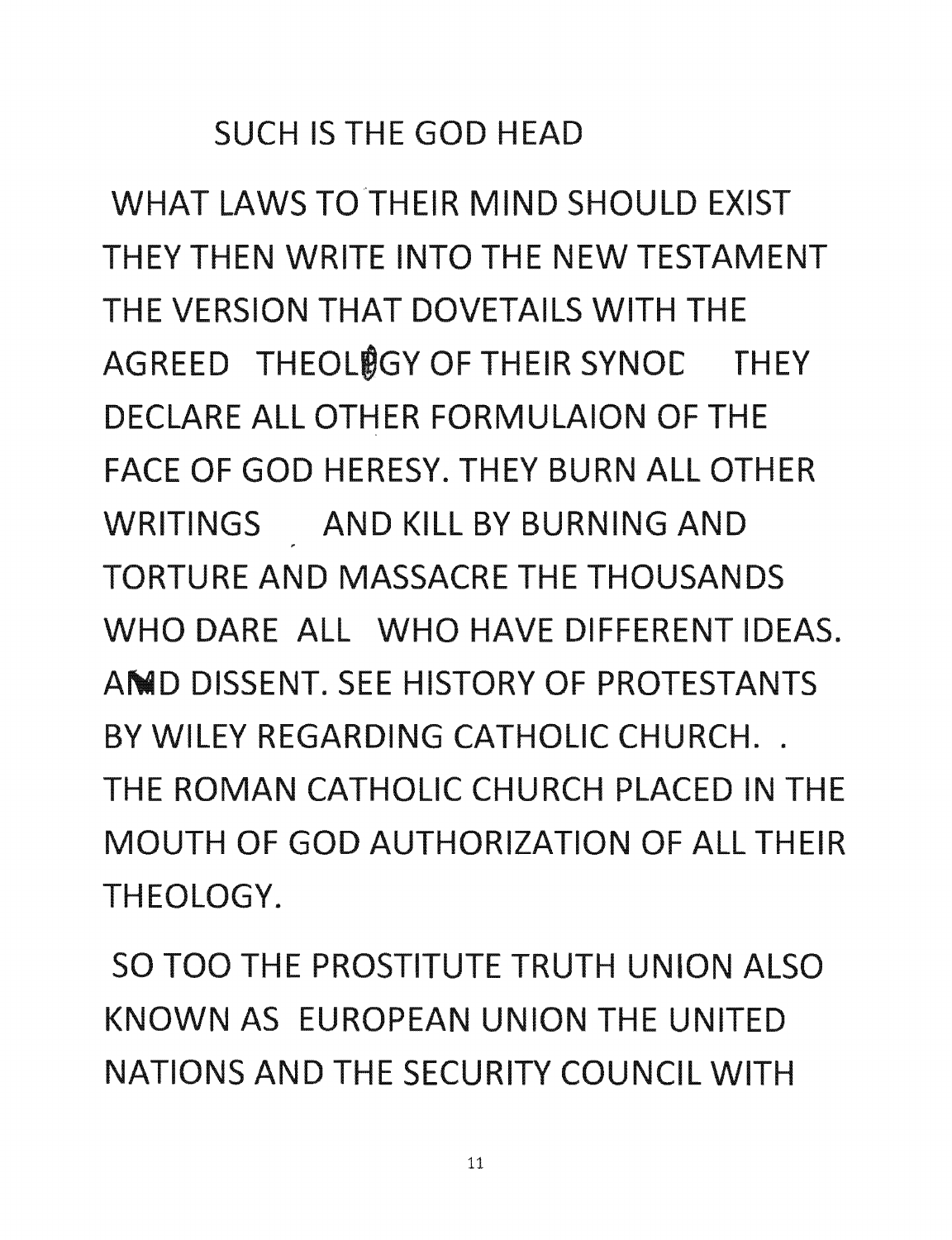THE EXCEPTION OF THE USA UNDER PRESIDENT TRUMP WANT TO EXPLOIT THEIR POSITION AND CREATE LAWS THAT WILL DELEGITIMIZE JEWS AND THE STATE OF THE JEW. THEY SHAPE GOD IN THEIR IMAGE THEY WANT TO FORCE JEWS TO COMMIT SUICIDE AND AGREE TO THE BASTARD PALESTINIAN STATE IN HISTORICAL JUDEA SHOMRON GOLAN GAZA AND OLD CITY OF JERUSALEM.

ISRAEL SHOULD USE ITS CONVENTIONAL AND NON CONVENTIONAL POWERS TO DESTROY ANY ONE ATTEMPTING TO PLACE IN DANGER AND LIQUIDATE THE JEW AND THE STATE OF THE JEW.

JEWISH SOVERFIGNTY IN ISRAEL IS MORE THAN THE THEOLOGICAL IDEA OF THE COMING OF MESSIAH. Maimonides 13 articles of faith article 1" I BELIEVE WITH TOTAL FAITH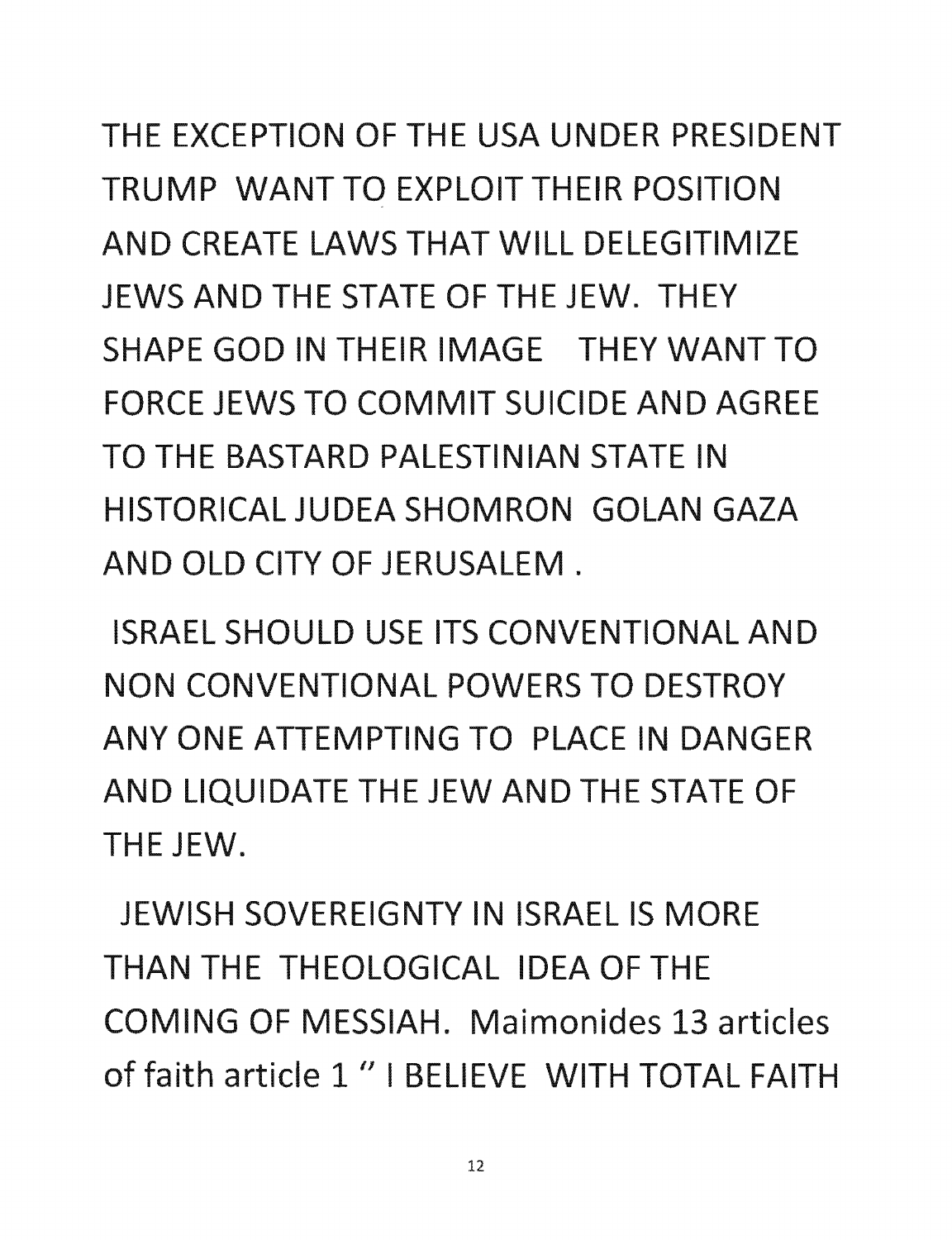THAT MESSIAH WILL COME. EVEN THOUGH HE IS DELAYED NEVERTHELESS I BELIEVE THAT HE WILL ARRIVE" Minor Prophets Habakuk 2:3 THAT CERTAINLY IS TRUE.

- WE ARE WITNESSING ONE OF THE STAGES OF THE COMING OF MESSIAH.

AS PROPHESIZED BY ALL THE PROPHETS.

HOWEVER

**ISRAEL** 

IS

MUCH

MORE.

**ISRAEL REPRESENTS PRAGMATICALLY EVEN** FOR AN ATHEIST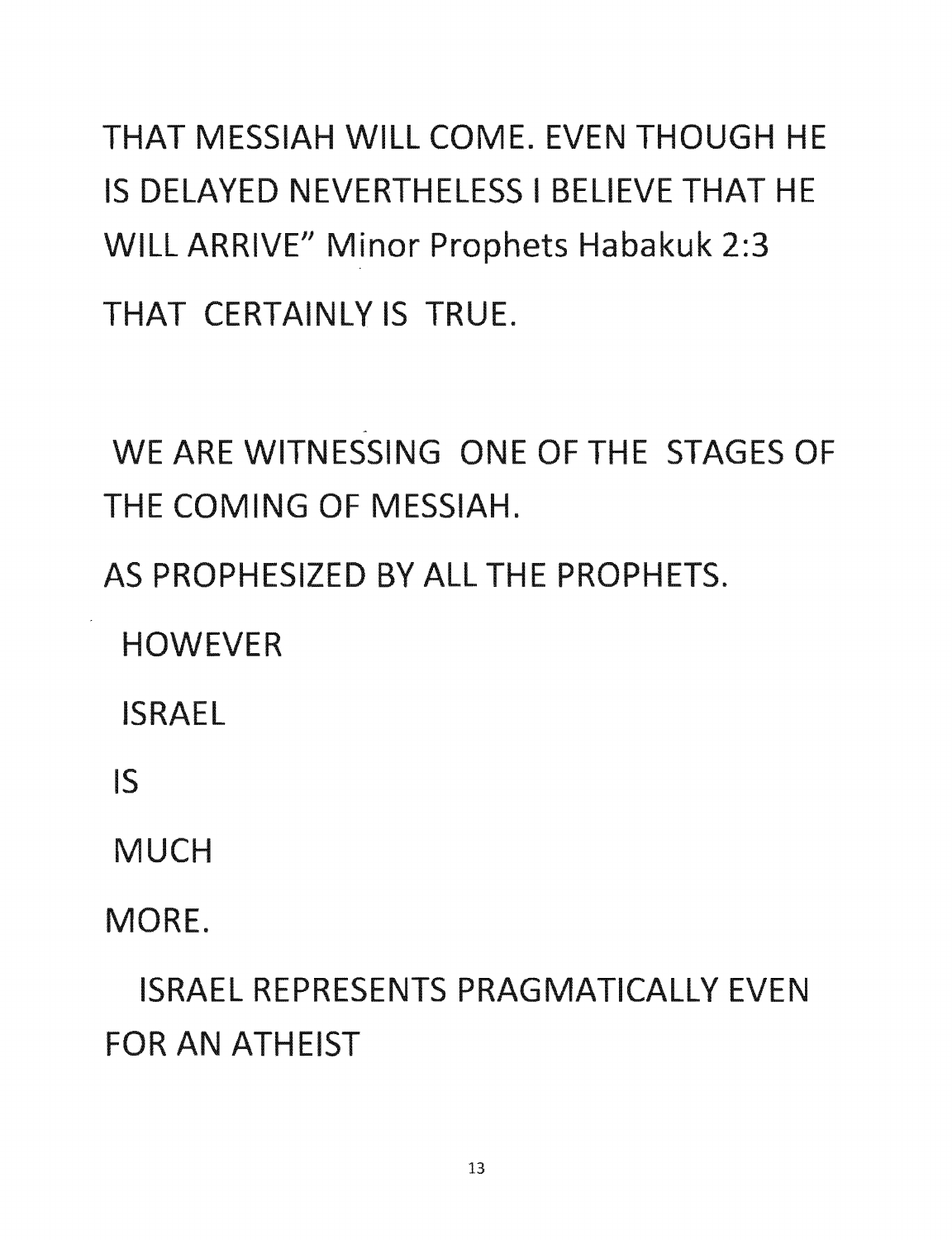A REFUGE FOR JEWS TO ESCAPE PERSECUTION RAPE ROBBERY EXILE AND MURDER.

77 YEARS AGO THE HOLOCAUST KILLED 6 MILLION JEWS AND 1 MILLION JEWISH CHILDREN. TODAY IN EUROPE ANTI SEMITISM IS AGAIN IN THE MAINSTREAM. THE MAJORITY MEMBERS OF THE LABOR PARTY IN ENGLAND ARE OPENLY ANTI SEMITIC THAT THEY TRY TO HIDE BY BEING ANTI THE EXISTENCE OF THE STATE OF ISRAEL.

THE STAKE OF ISRAEL TODAY IS A REFUSE FOR THE JEW FROM HATRED FROM ANY PART OF THE WORLD.

I DO NOT FAVOR RUNNING AND GIVING THE JEW HATERS AN EASY VICTORY OF MAKING THEIR COUNTRY JUDEN REIN JEW FREE.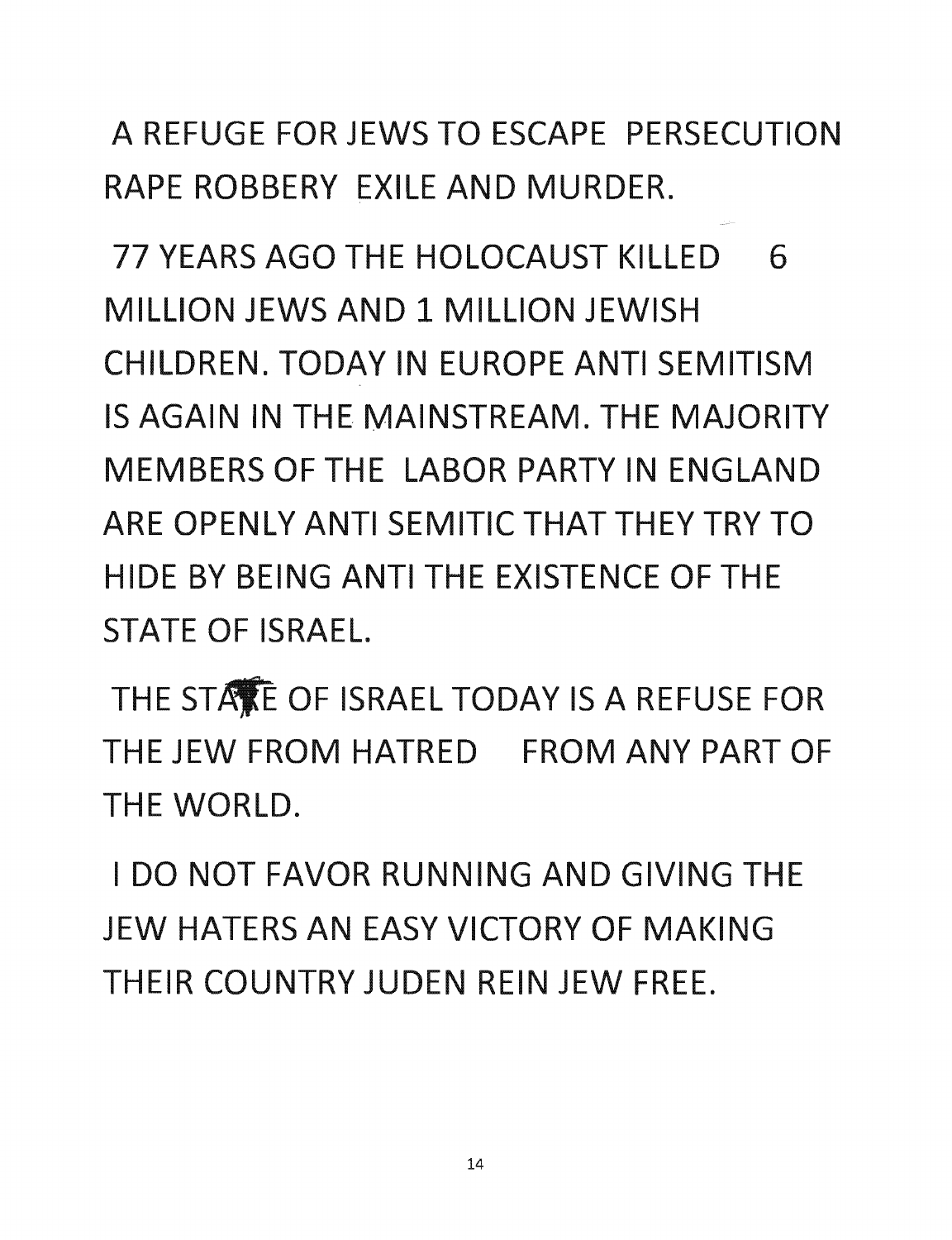**I FAVOR STANDING UP WITH ALL LEGAL** MEANS HORT OF ASSASSINATING THE JEW HATFR.

FIGHT THE JEW HATER LEGALLY

xpose his hatred of the Jew.

-that he uses his hatred of Israel

to hide his real hatred of the Jew.

I FAVOR JEWS TO MAKE LEGALLY

THE LIFE OF THE JEW HATRED SO MISERABLE THAT HE FLECTS TO PUT A GUN TO HIS TEMPLE ISRAEL

**REPRESENTS** 

"LIFE LIBERTY AND PROPERTY -DUE PROCESS"-5<sup>th</sup> and 14<sup>th</sup> Amendments to USA Constitution.

JEWS RETURN TO THEIR 4000 YEAR HOME.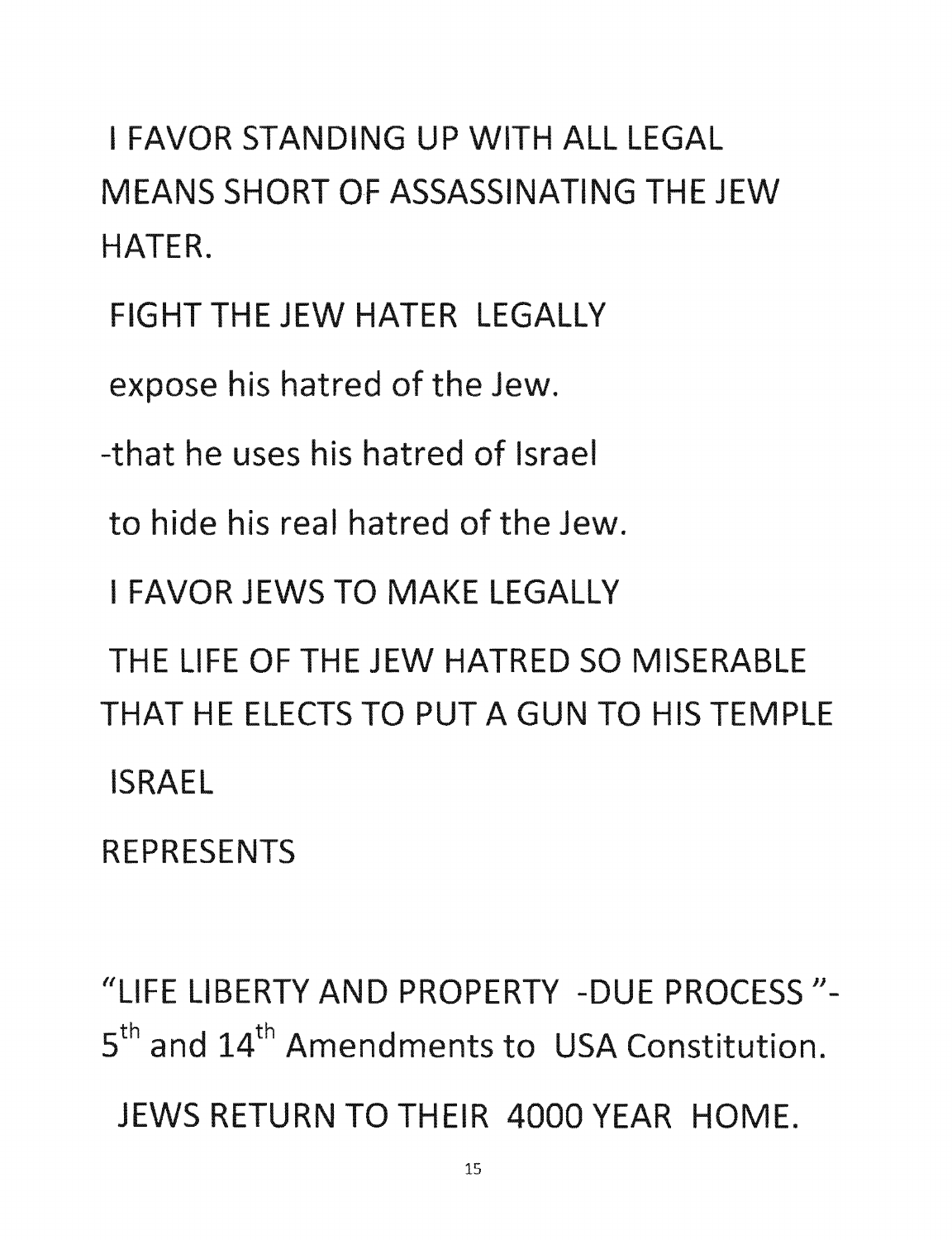THE JEWISH HOME OF ABRAHAM ISAAC JACOB SARAH REBECC RACHEL LEAH MOSES AARON **JOSHUA SAMUEL SAMSON** 

KINGS SHAUL

KING DAVID

KINGS HIZKIA JOSHIUOHU

AND ALL THE OTHER KINGS OF

THE KINGDOMS OF JUDEA

**AND YISROEL** 

PROPHETS

**MOSES** 

JOSHUA

SAMSON

ISAIAH

**JEREMIA**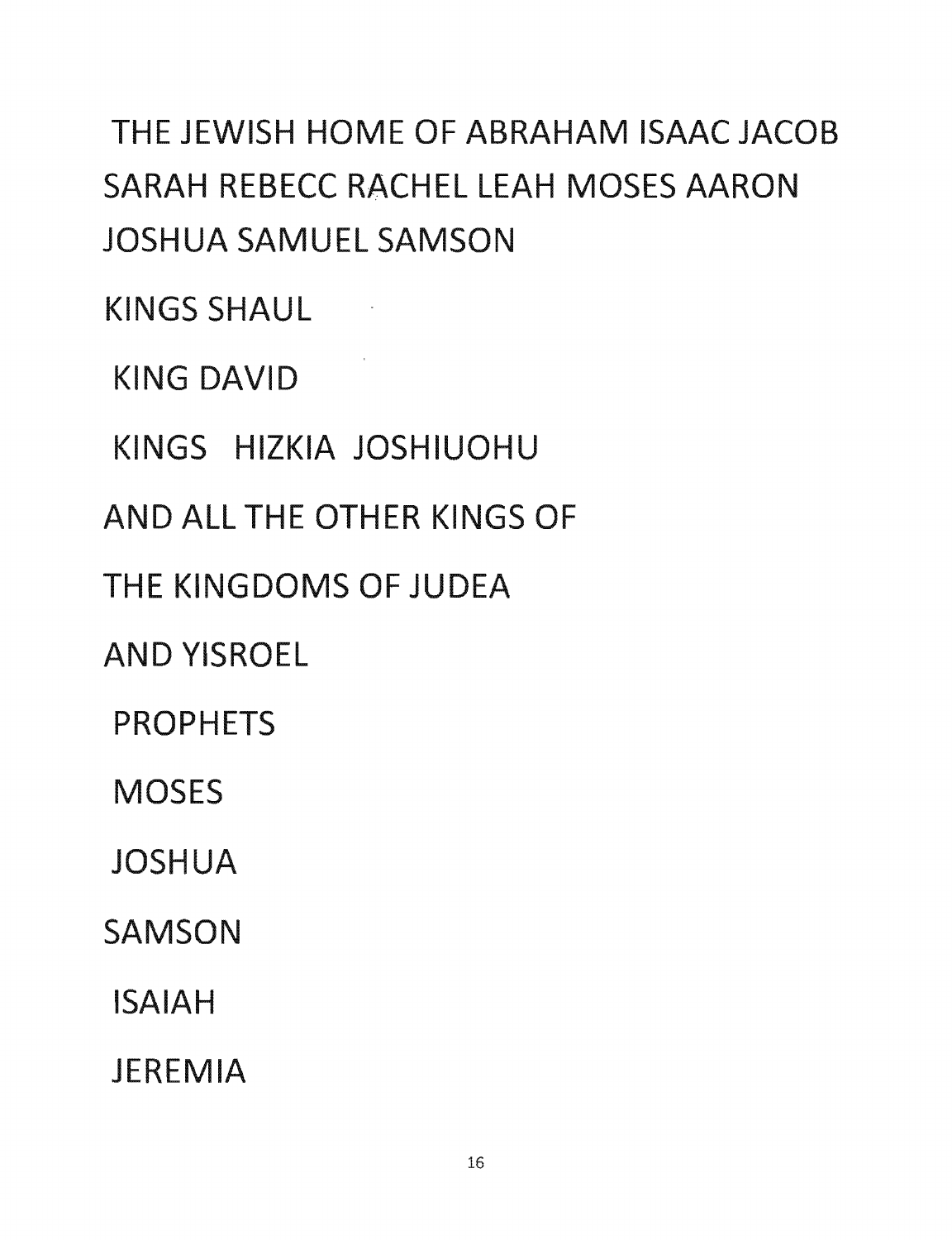**EZEKIEL** 

THE 12 MINOR PROPHETS

PROPHETESS

SARAH

MIRIAM

DEVORAH

**HULDA** 

AND ALL THE OTHER THOUSANDS OF PROPHETS WHOSE PROPHESIES WERE NOT RECORDED BECAUSE WHAT THEY PROPHESIZED WAS NOT RELEVANT FOR FUTURE EVENTS

EZRA NECHEMIA MORDECAI ESTHER

THE 120 MEMBERS OF THE GREAT ASSEMBLY THE MACAABEES

THE HUNDREDS OF MILLIONS OF JEWS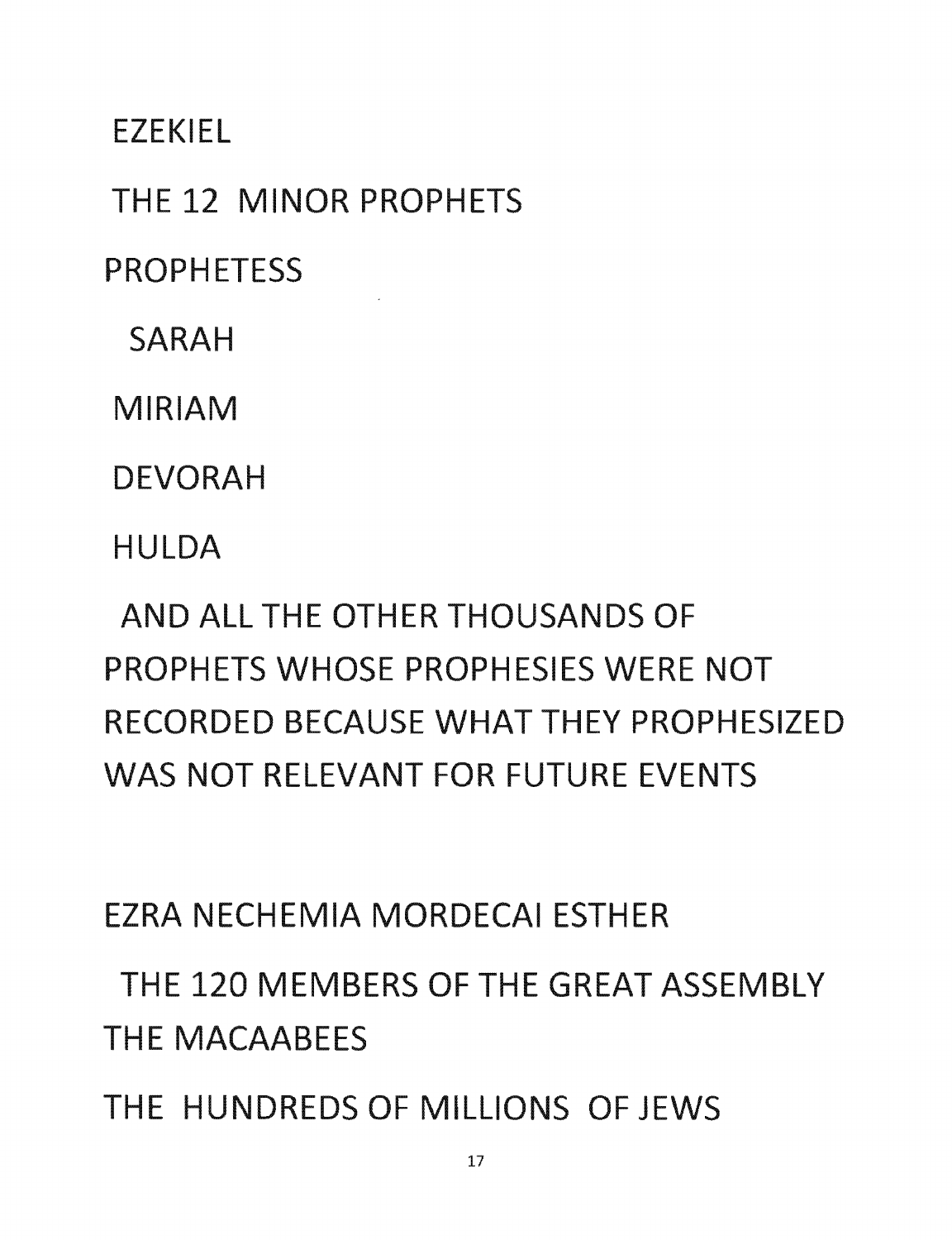WHO LIVED AND SACRIFICED THEMSELVES FOR GOD IUDAISM AND THE SANCTITY OF THE LAND OF THE IFW FRETZ ISRAEL.

ALL LAWS RESOLUTIONS OF EUROPEAN UNION UNITED NATIONS SECURITY COUNCIL THAT ARE AGAINST ISRAEL ARE NULL AND VOID.

**I AM FNCLOSING LETTERS TO PRESIDENT** TRUMP CLINTON MY WELL WISHERS AND FINALLY THE 613 COMMANDMENTS GIVEN BY GOD.

JEWS AND NON JEWS MUST OBEY THE HUMANE ETHICAL LAWS.

THE RITUAL LAWS ARE ONLY FOR JEWS.

SOME OF THESE LAWS RELATED TO KINGS OTHER LAWS RELATED ONLY TO KOHANIM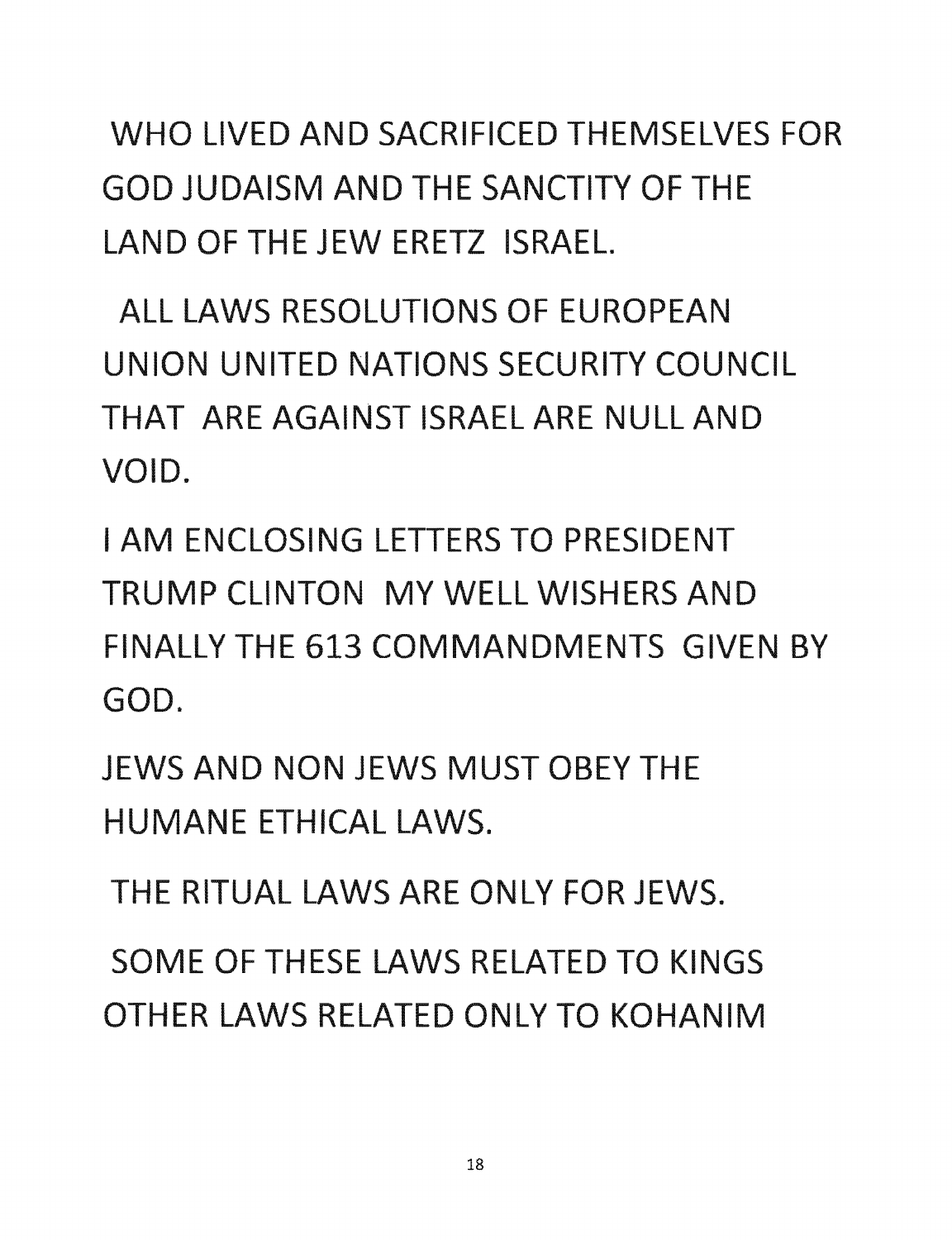DESCENDANTS OF THE BIBLICAL AARON **BROTHER OF MOSES** 

OTHER RITUAL LAWS ARE ONLY FOR JEWISH **NEN** 

THE REMAINDER OF THE RITUAL LAWS ARE FOR JEWISH MEN AND WOMEN

THE FTHICAL CIVIL CRIMINAL LAWS ARE FOR ALL HUMANS.

**FACH NATION HAS THE RIGHT TO FNACT LAWS** ACCORDING TO THEIR NEEDS THEY DO NOT HAVE TO FIT THE JEWISH MOLD.

AS LONG AS THEIR LAWS ARE EQUITABLE AND FAIR

APPLIED WITHOUT PREJUDICE

AND ONE STANDARD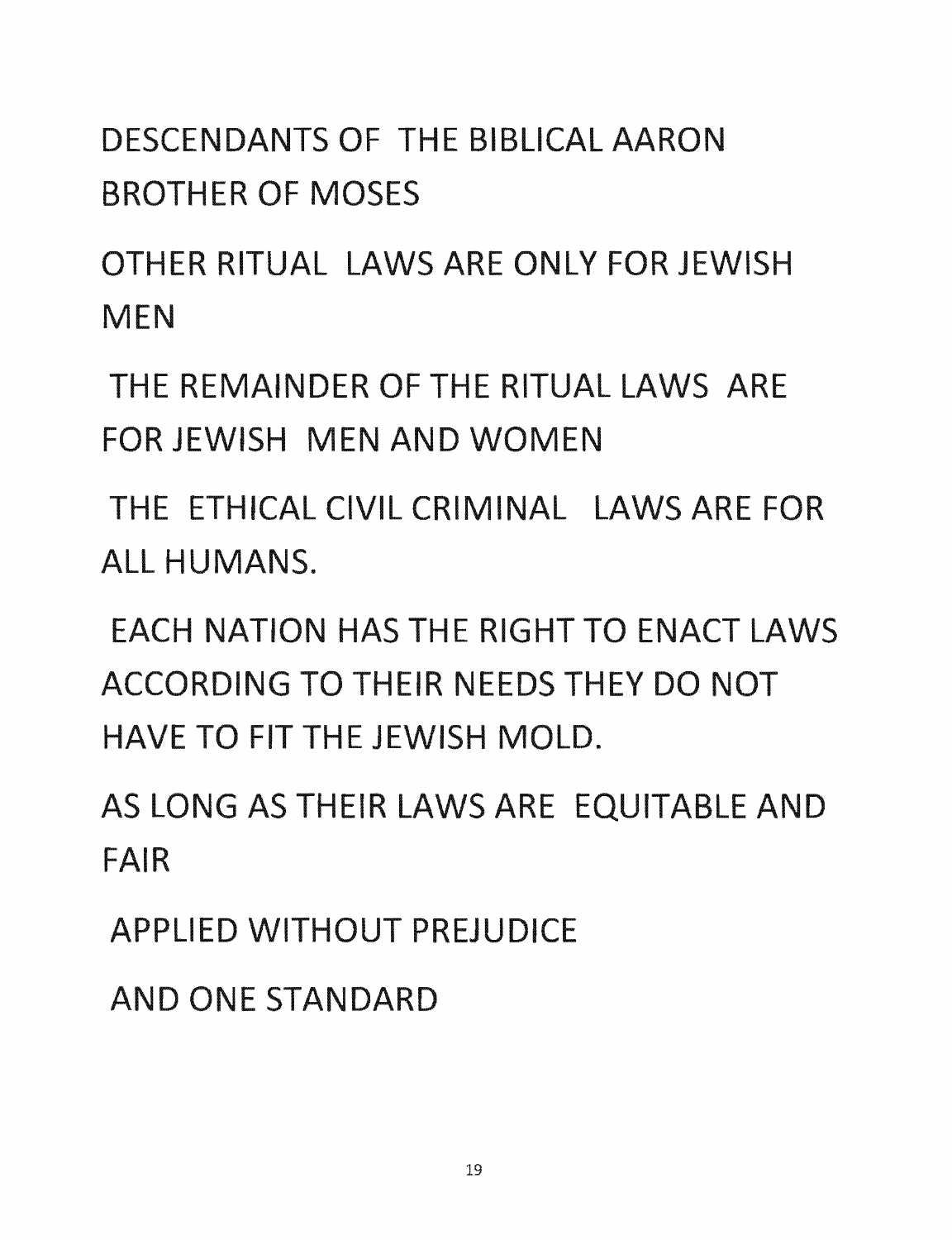#### IS USED FOR EVERY ONE REGARDLESS OF RELIGION RACE COLOR GENDER AND NATIONAL ORIGIN

MANY OF THESE RITUAL LAWS REQUIRETHE EXISTENCE OF A HOLY TEMPLE ON TEMPLE MOUNT IN OLD CITY OF JERUSALEM THAT JEWS DO NOT POSSESS.

THEREFORE THEY ARE SUSPENDED UNTIL A HOLY TEMPLE WILL BE BUILT GOD WILLING IN OUR DAY.

ACCORDING TO JEWISH LAW THE MOSQUE CAN REMAIN AND A TEMPLE WOULD BE BUILT ALONG SIDE. IT DOES NOT REQUIRE THE DEMOLITION OF THE MOSQUE.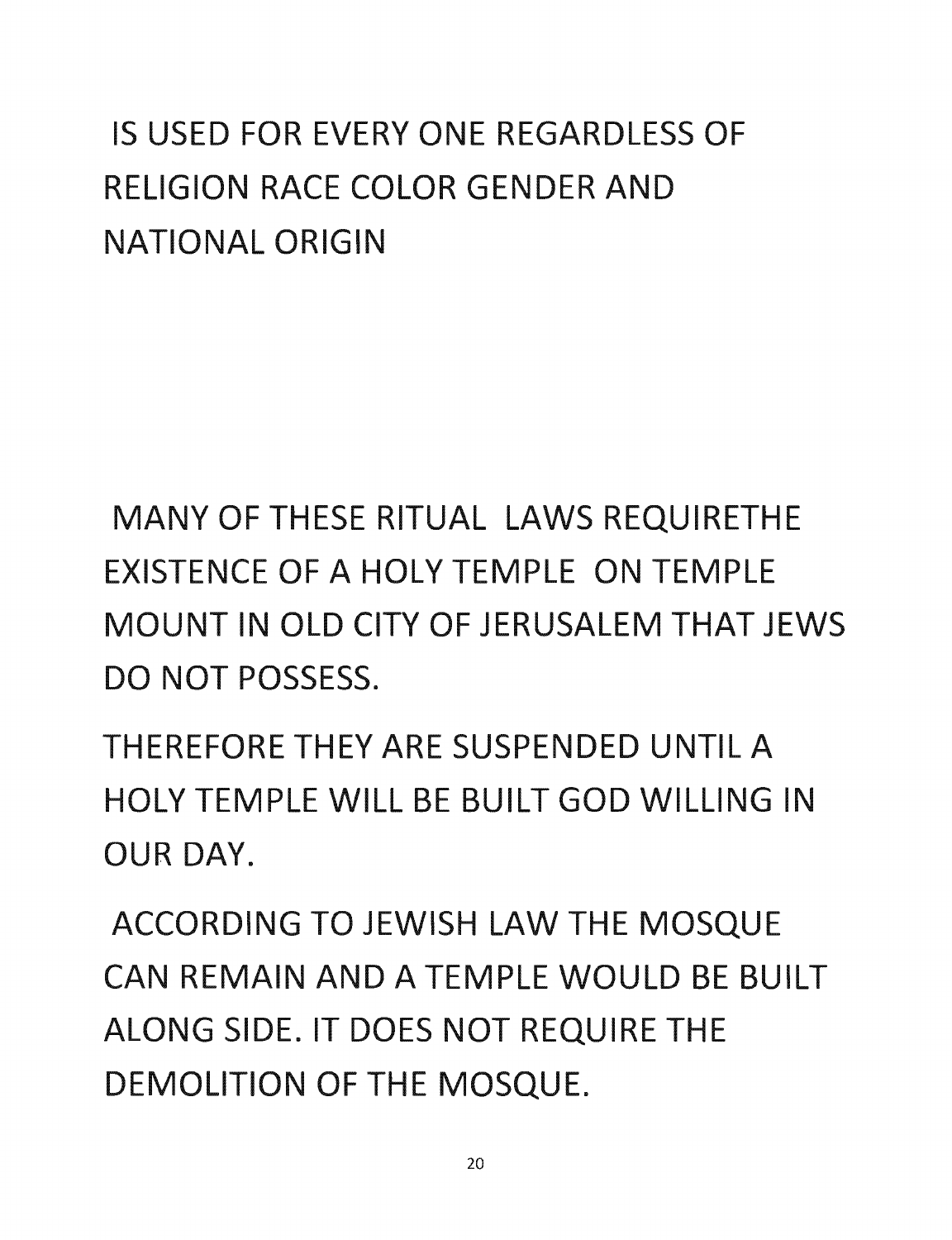THERE FXISTS MANY LADDERS TO THE DIVINE.

GOD LISTENS TO THE PRAYERS OF ALL HIS CHILDREN IN THEIR OWN LANGUAGE AND THEOLOGY.

WHAT EVER THEOLOGY HIS CHILDREN BELIEVE IS ACCEPTABLE TO GOD

PROVIDING THEY DO NOR INFRINGE THE RIGHTS OF OTHERS SLANDER THEM ROB THEM RAPE THEM FXILE THEM AND FINALLY KILL THOSE HUMANS WHO BELIEVE IN AN OTHER THEOLOGY.

THE MESSIANIC ERA STARTED WITH THE RENAISSANCE THE ENLIGHTENMENT THE AMERICAN

FRENCH

SOUTH

**CENTRAL AMERICAN**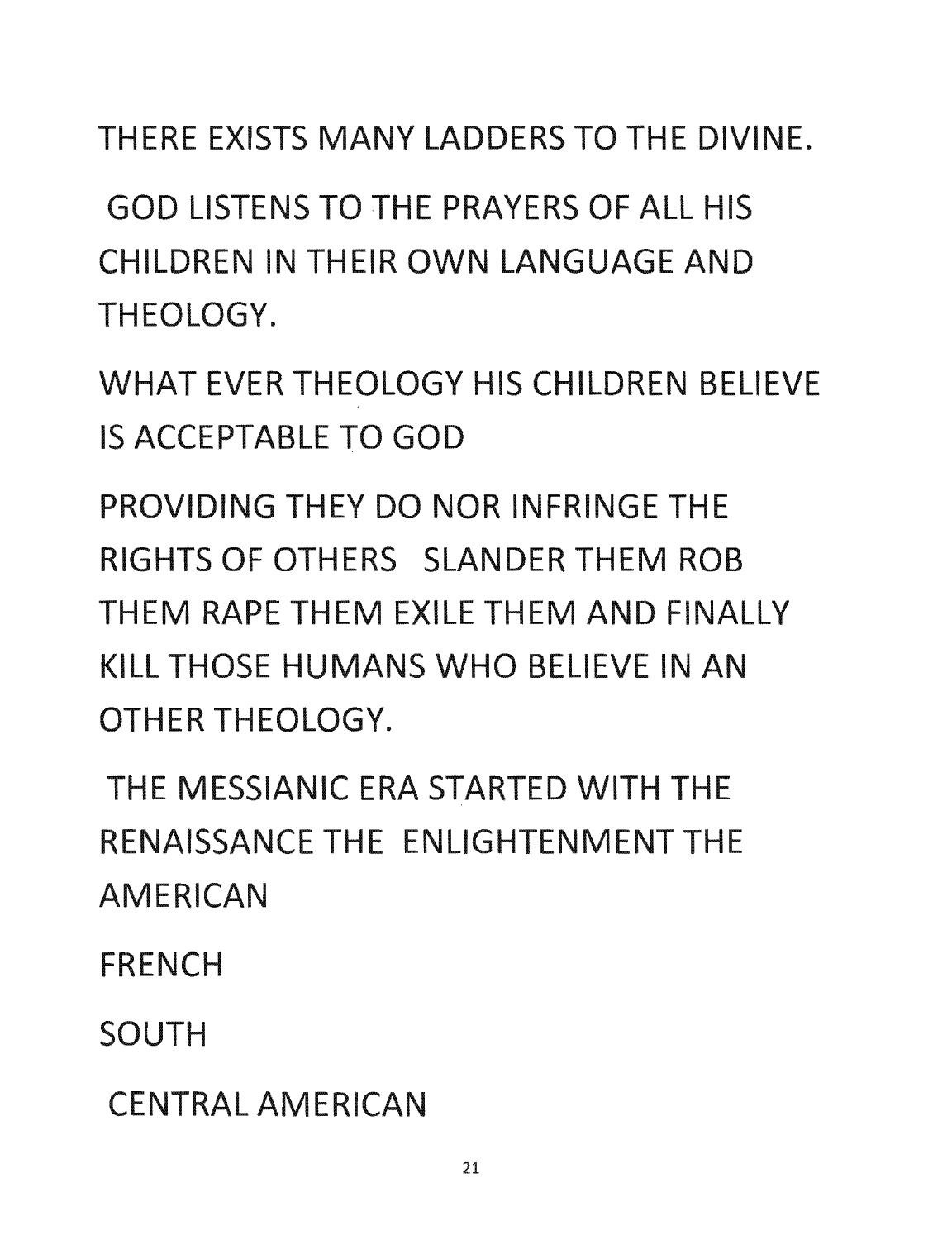SOUTH AMERICAN REVOLUTIONS

BIRTH OF THE USA

**CENTRAL** 

AND SOUTH AMERICAN COUNTRIES

BEING FREE FROM

ENGLAND

FRANCE

PORTUGAL

AND SPAIN.

IT THE MESSIANIC ERA PROGRESSED IN STAGES. THERE WERE THE FIRST AND SECOND WORLD WARS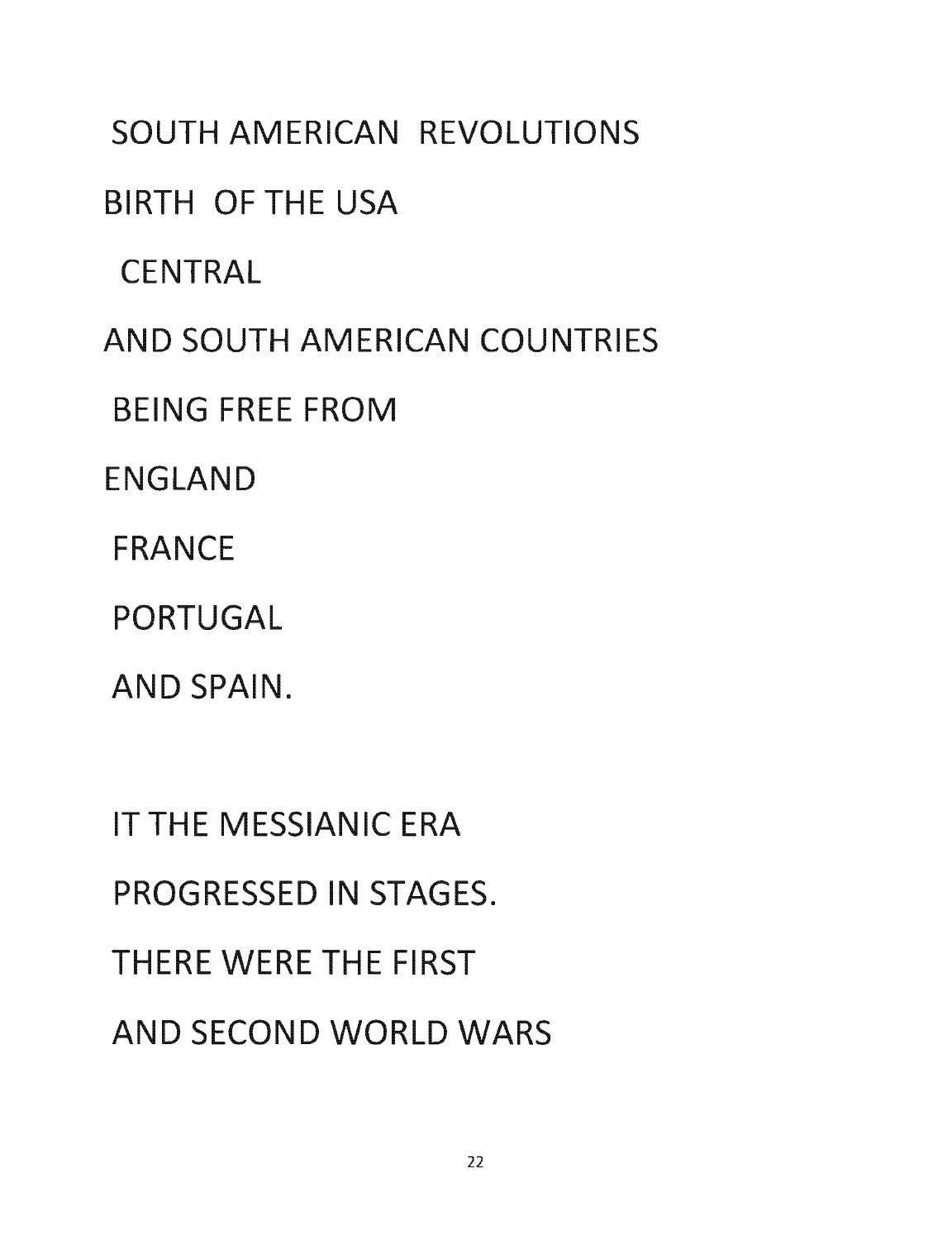THESE ARE THE WARS OF GOG AND MOGUG THAT PROCEFD THE FINAL STAGES OF THE MESSIANIC ERA.

THEN FINALLY THE REBIRTH OF THE JEWISH STATE OF ISRAEL.

THIS IS THE ETERNAL DEAL.

THIS IS THE REAL DEAL

NOT TRUMP'S DEAL OF THE CENTURY.

JEWS MUST HAVE SOVEREIGNTY IN THE **ENTIRE HISTORICAL ISRAEL** 

**THAT INCLUDES** 

**JUDEA** 

SHOMRON

GOLAN

OLD AND NEW CITY OF JERUSALEM

AND GAZA.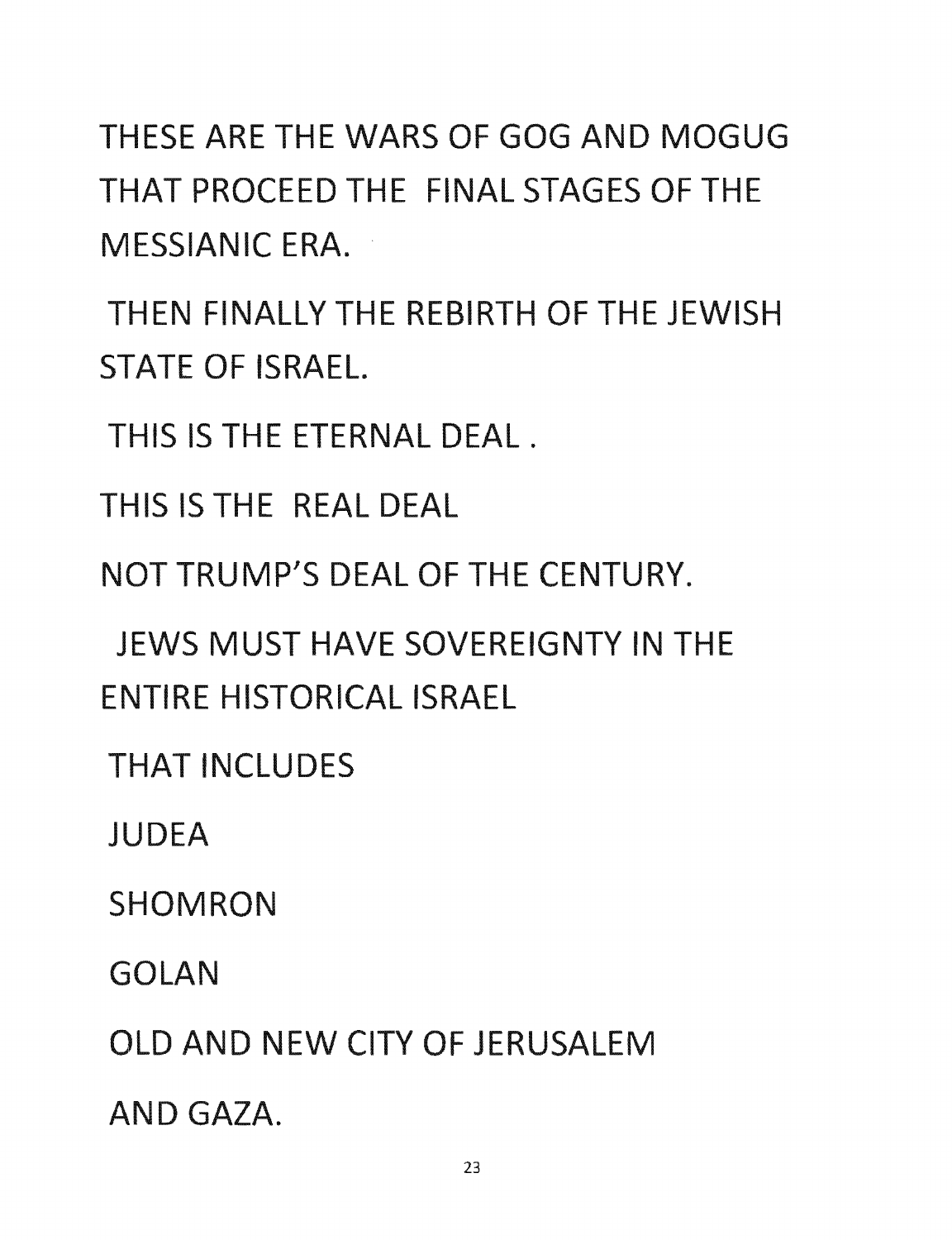ALL ARABS MUST BE ENCOURAGED TO EMIGRATE TO THE 20 ARAB COUNTRIES.

THEN THERE WILL BE PEACE.

IT IS THESE SO CALLED INNOCENT ARABS=

WHO ARE THE REAL PROBLEM.

NO ARABS IN ISRAEL

NO PROBLEMS.

#### **Anti-Sem itism today is at the same level AS**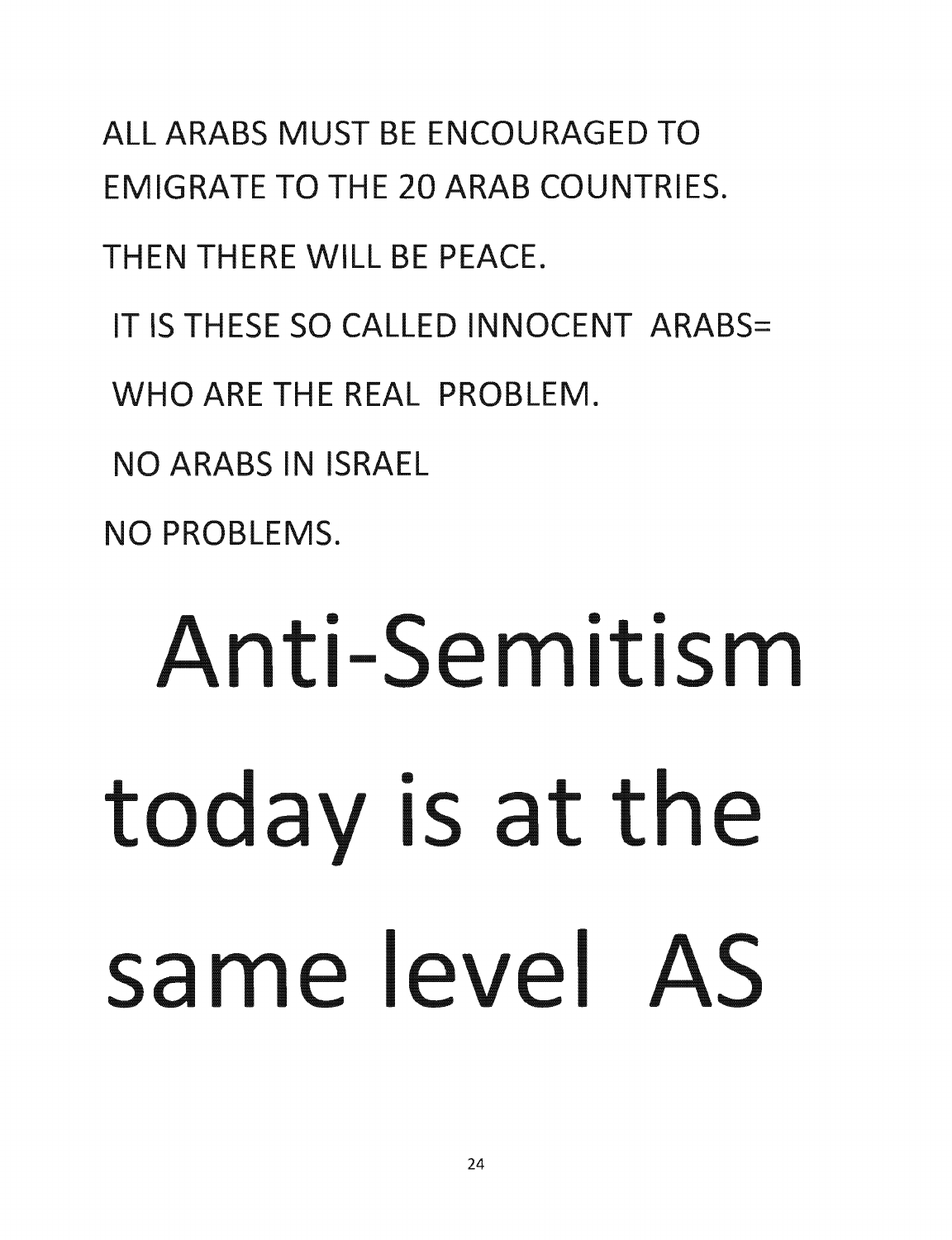## IN THE 1930s in Europe especially in the Labor party in Great Britain. It disguised the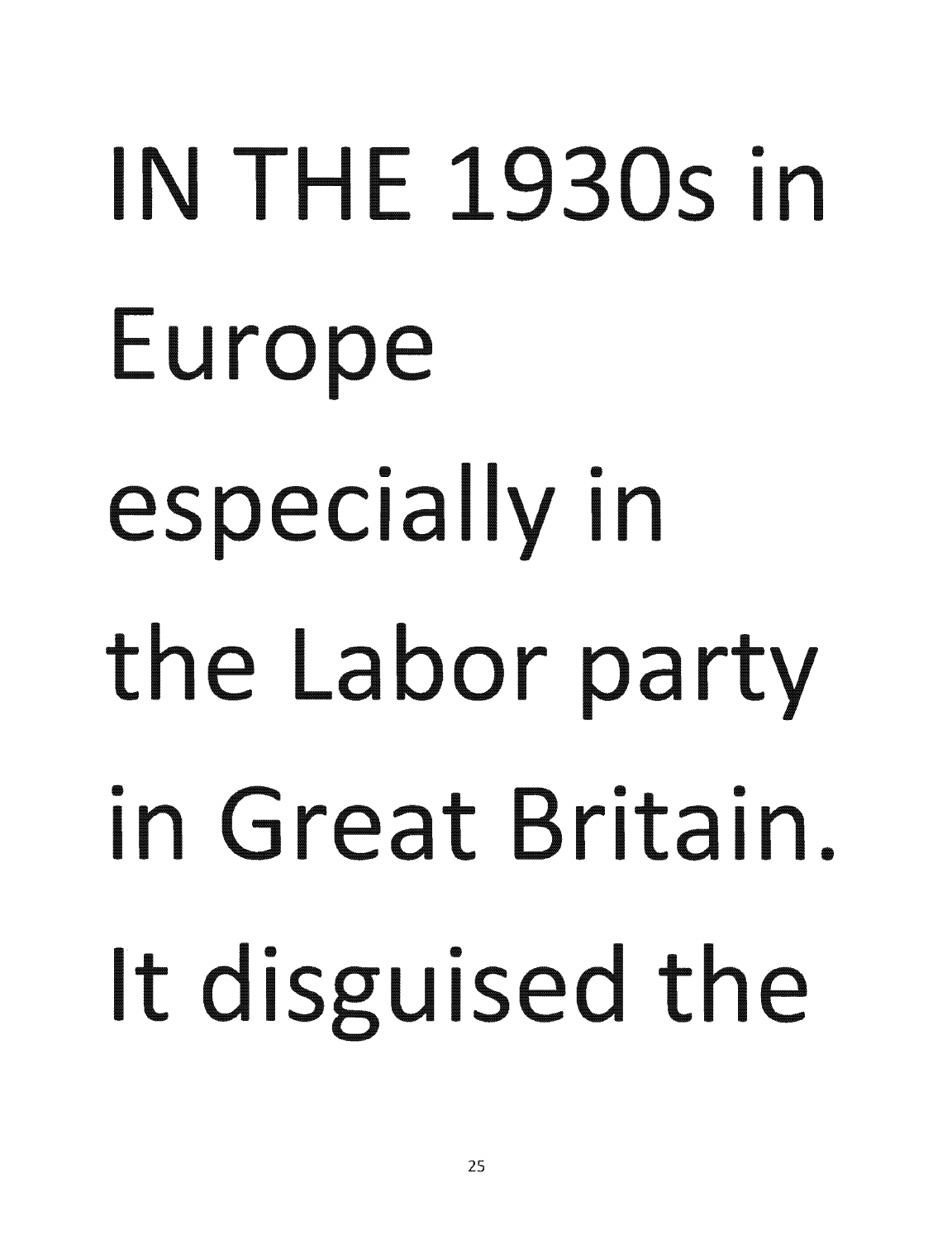## **hatred by**  changing its name to anti **Zionism.**  However the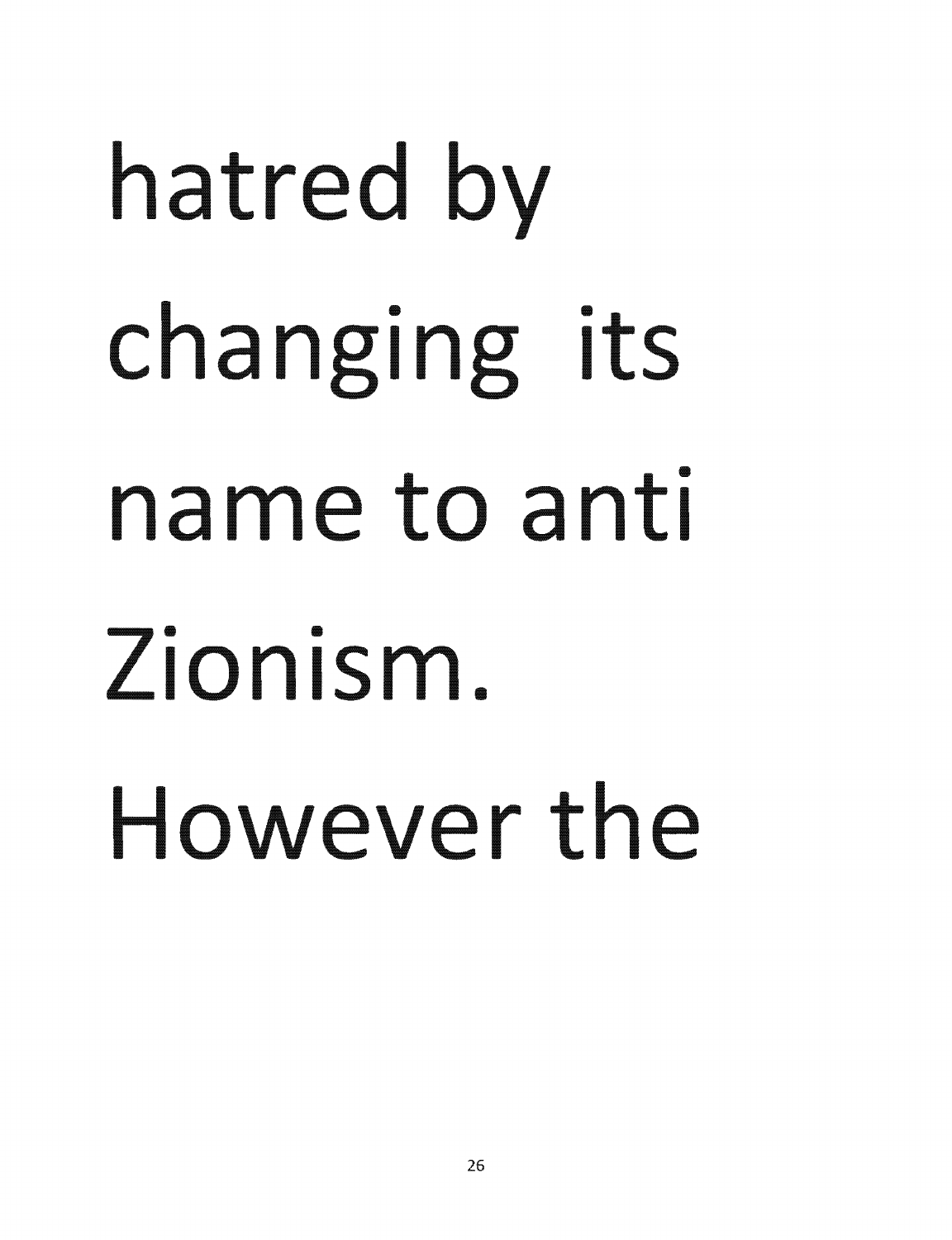#### target are all Jews.

#### What should Jews do?

#### Let Jews abandon the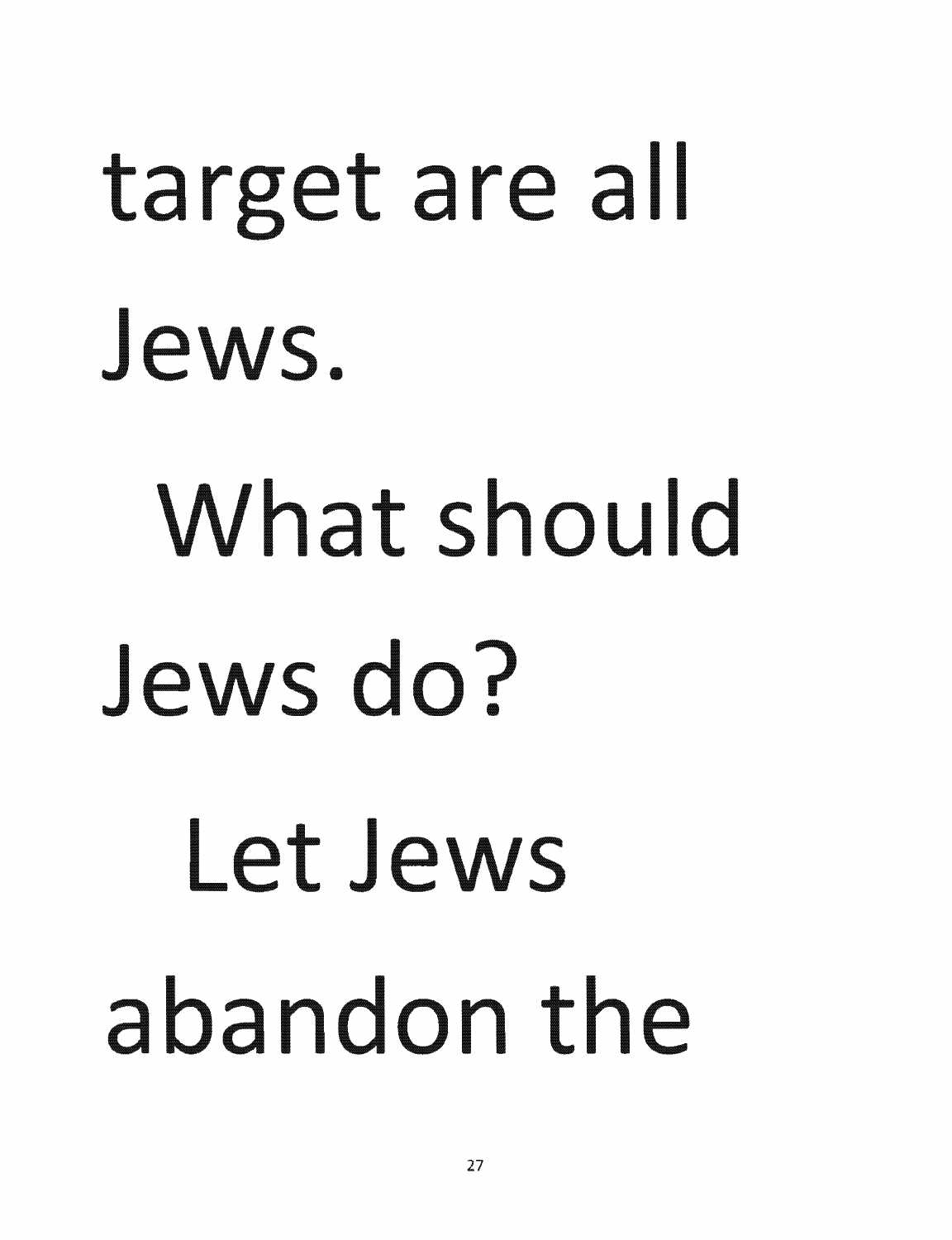## haters and make aliya to **Israel. The British need the Jews**  more than the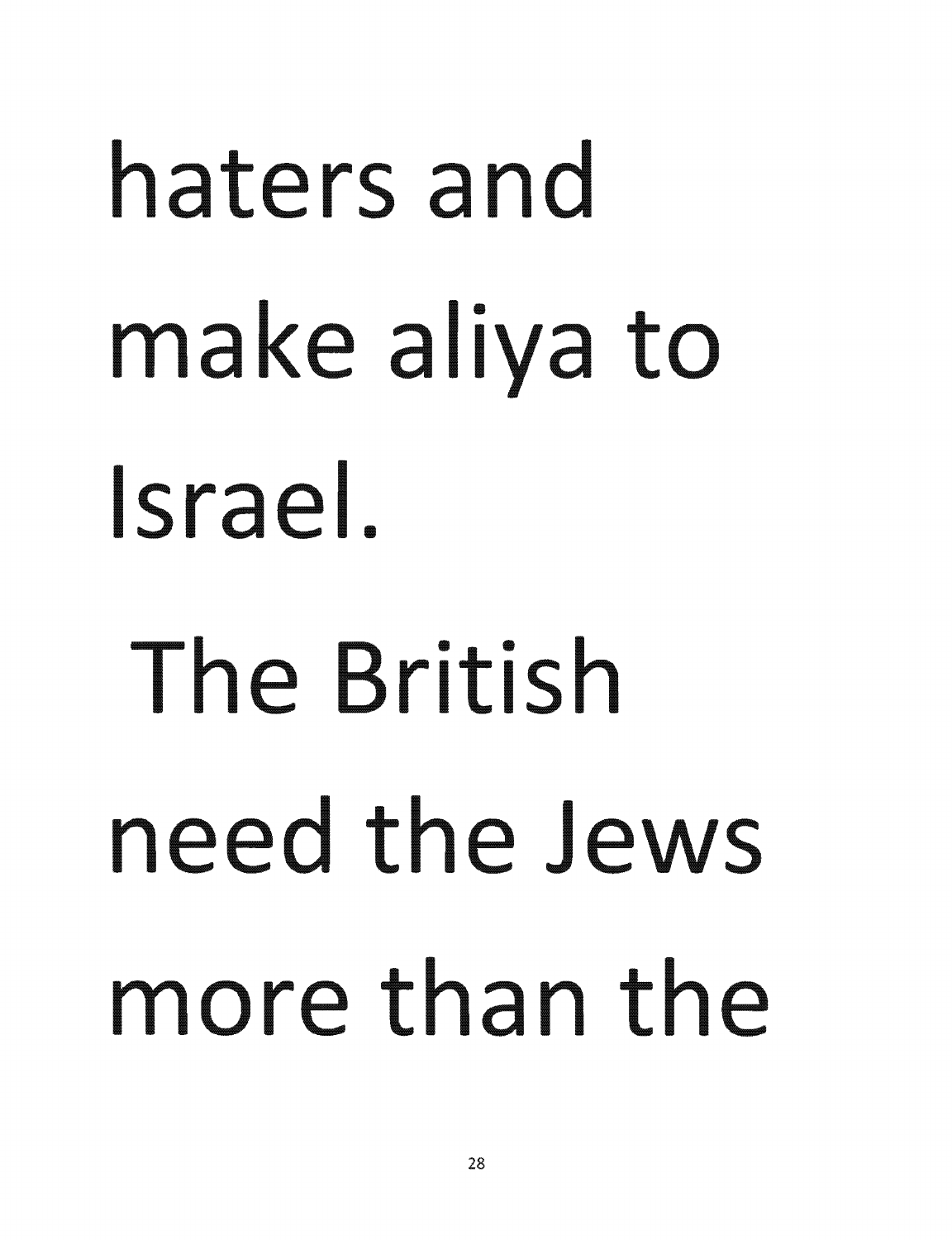### **JEWS NEED Great Britain. The same is true in any country where hatred of Jews**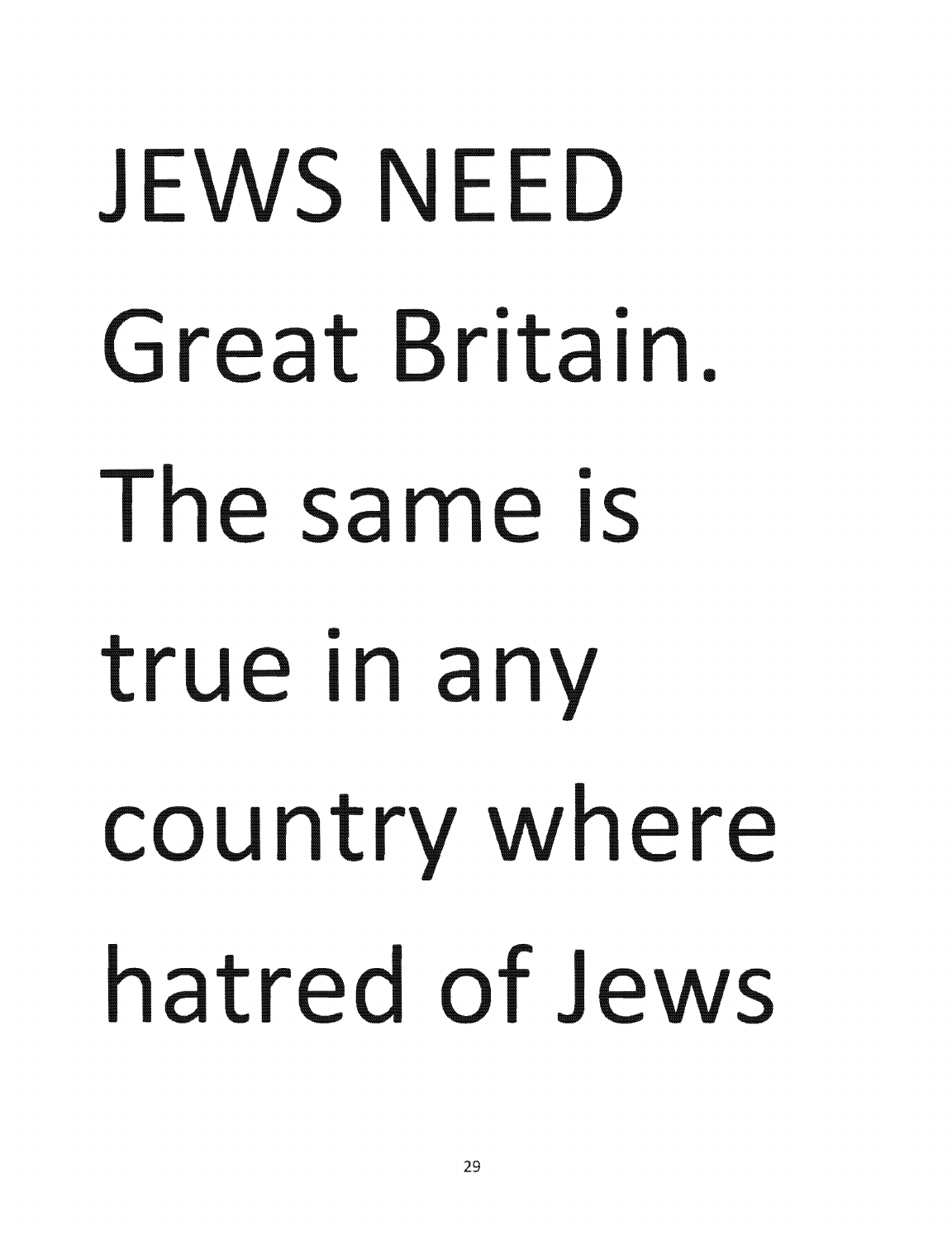### **disguised as**  hatred of the **land of the Jew becomes accepted and respectable.**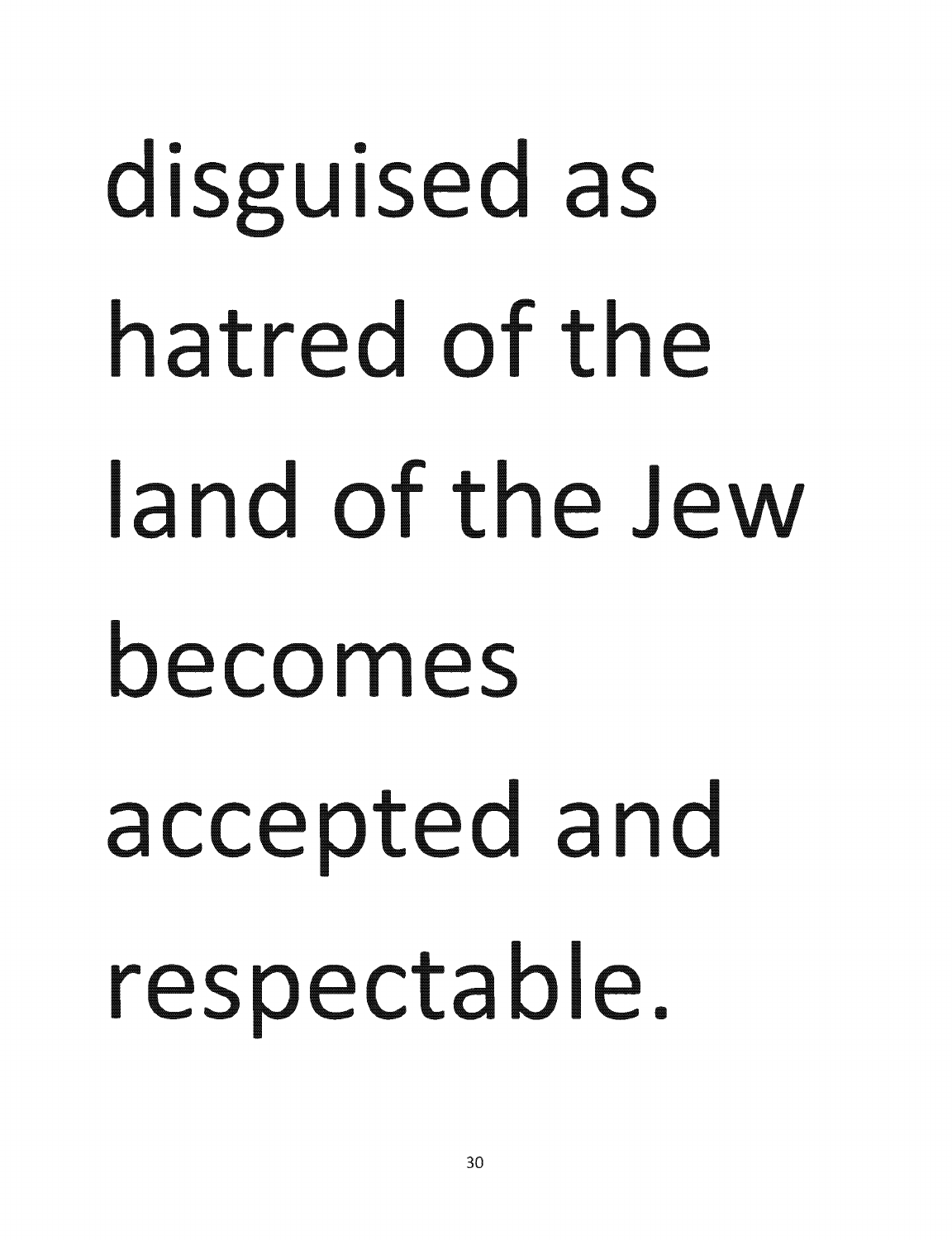#### Let all the **haters drop dead. Let them remain- juden rein -free of Jews.**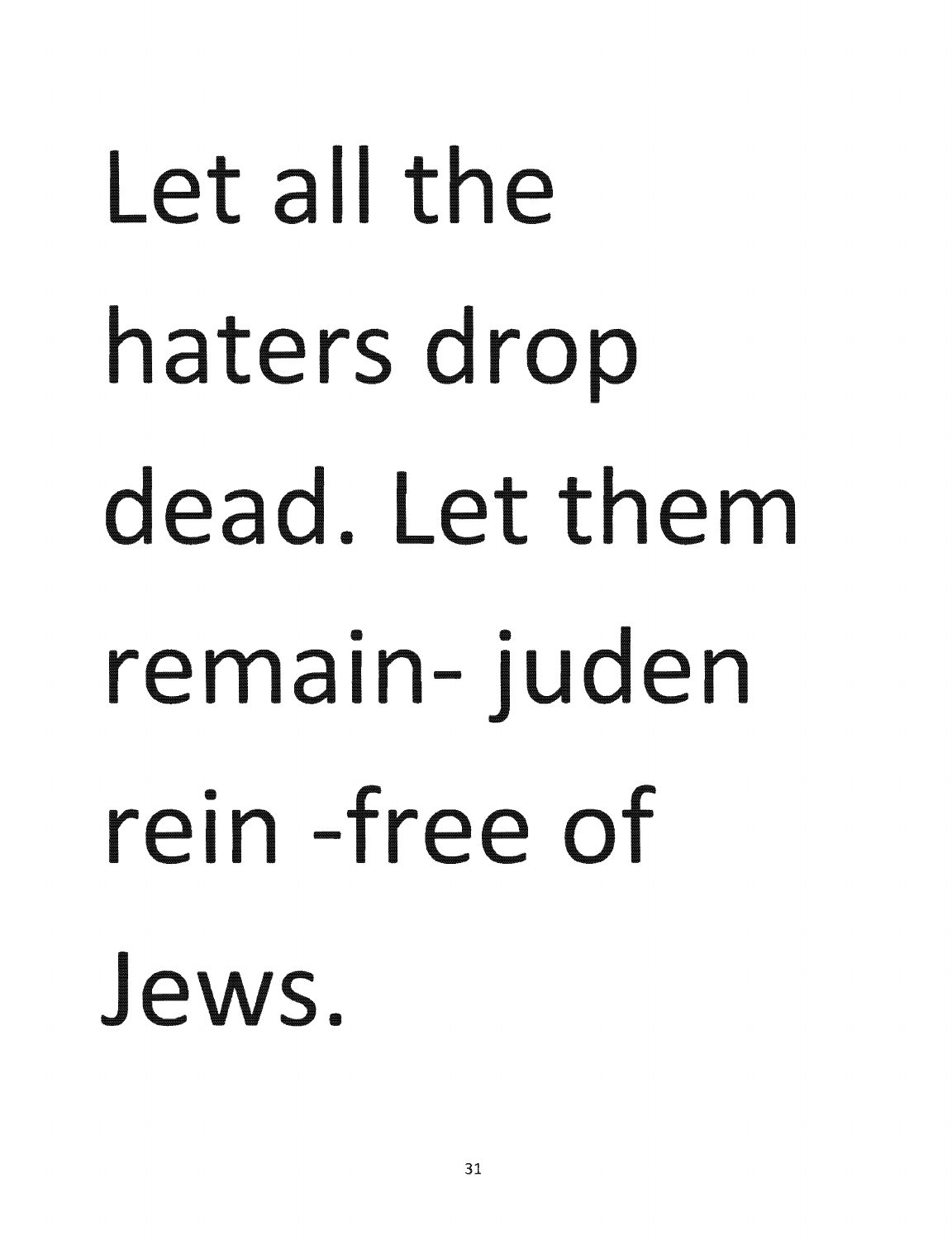## Let them all **drop dead.**  Let them **experience the spell of depression and**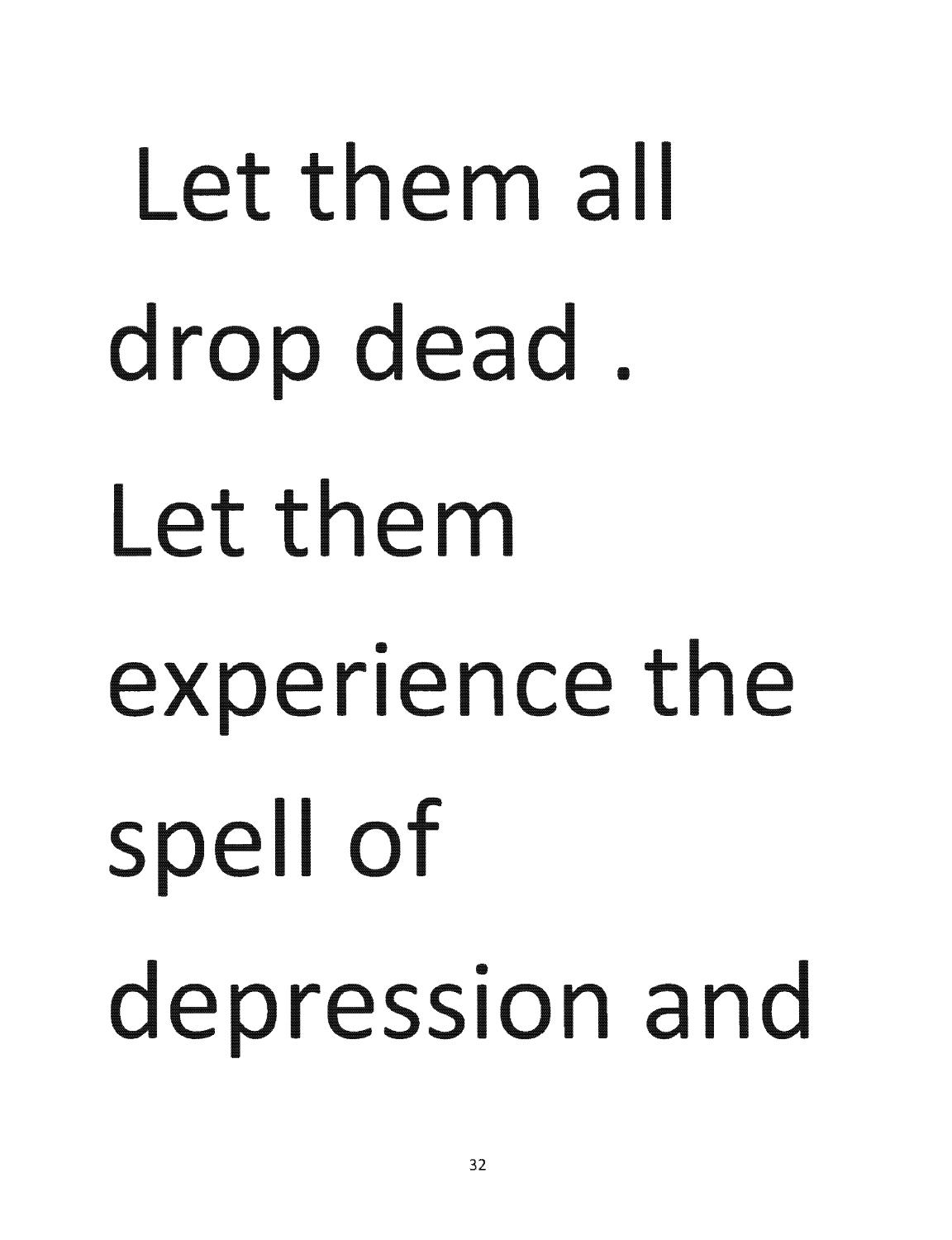# **the drain of the intelligence creativity Money that Jews possess.**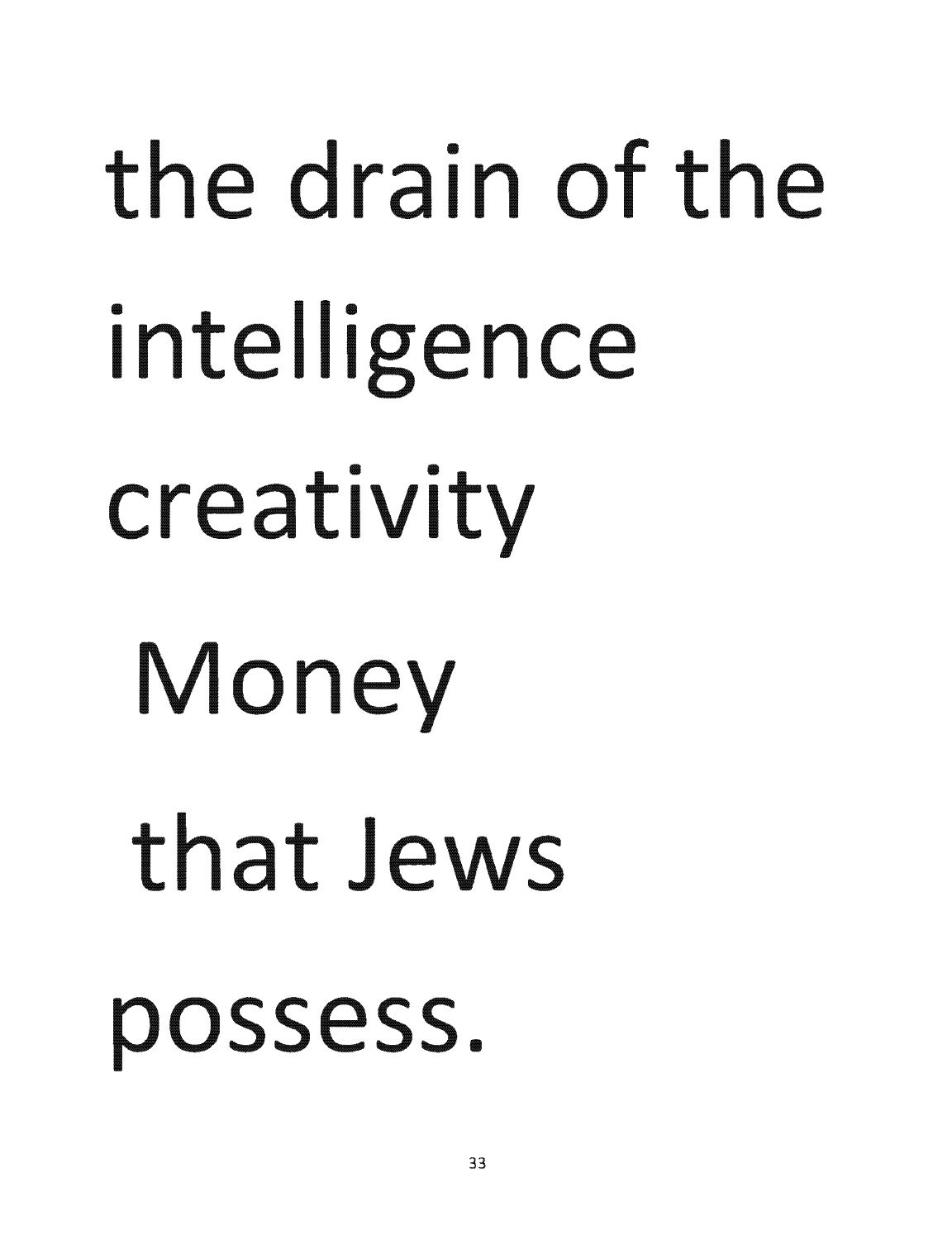### **Let them**  • **experience what germany experienced when all Jews WERE**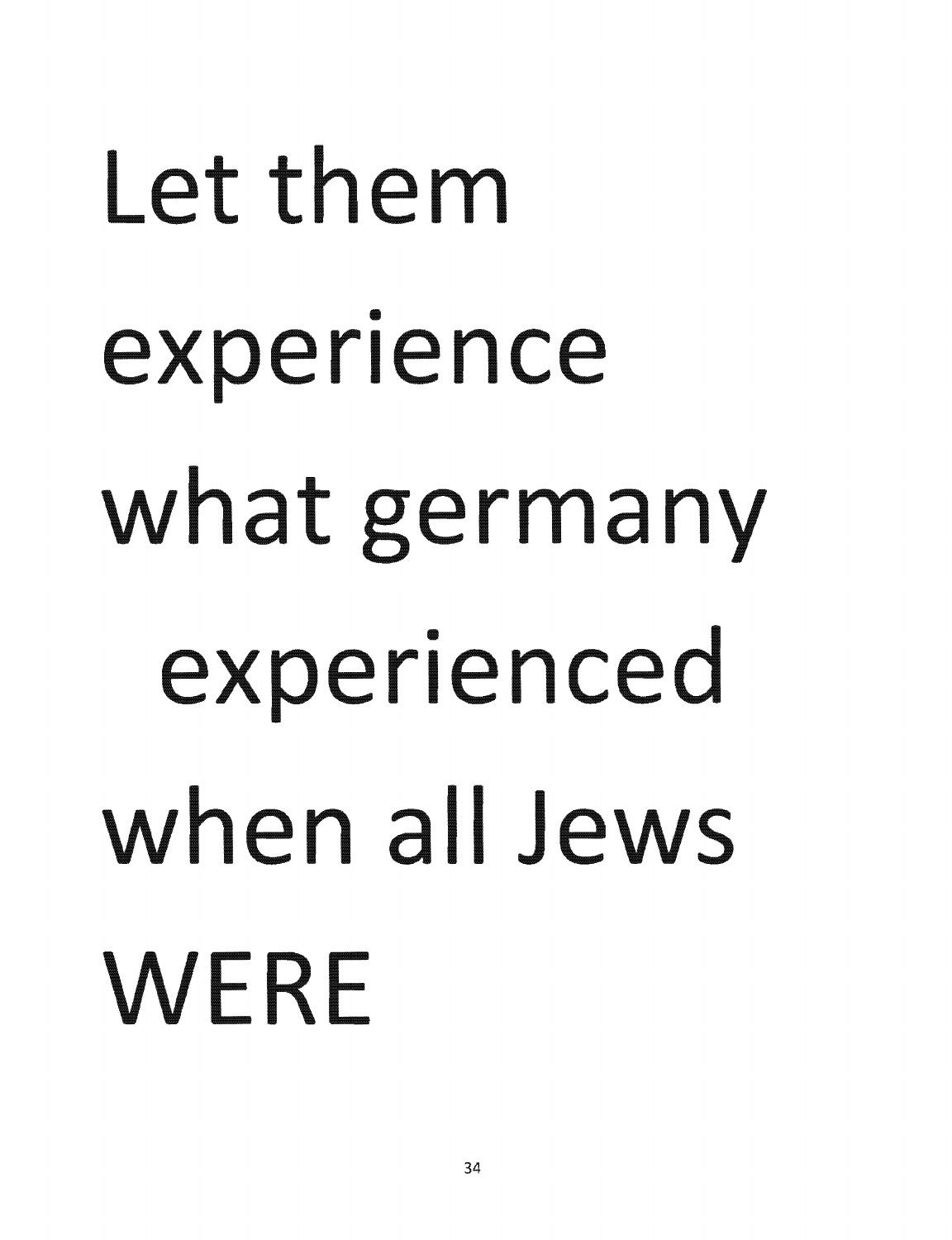### DEPRIVED OF **THEIR CITIZENS IP**  ND **WERE WERE EXPELED**  FRONTHEIR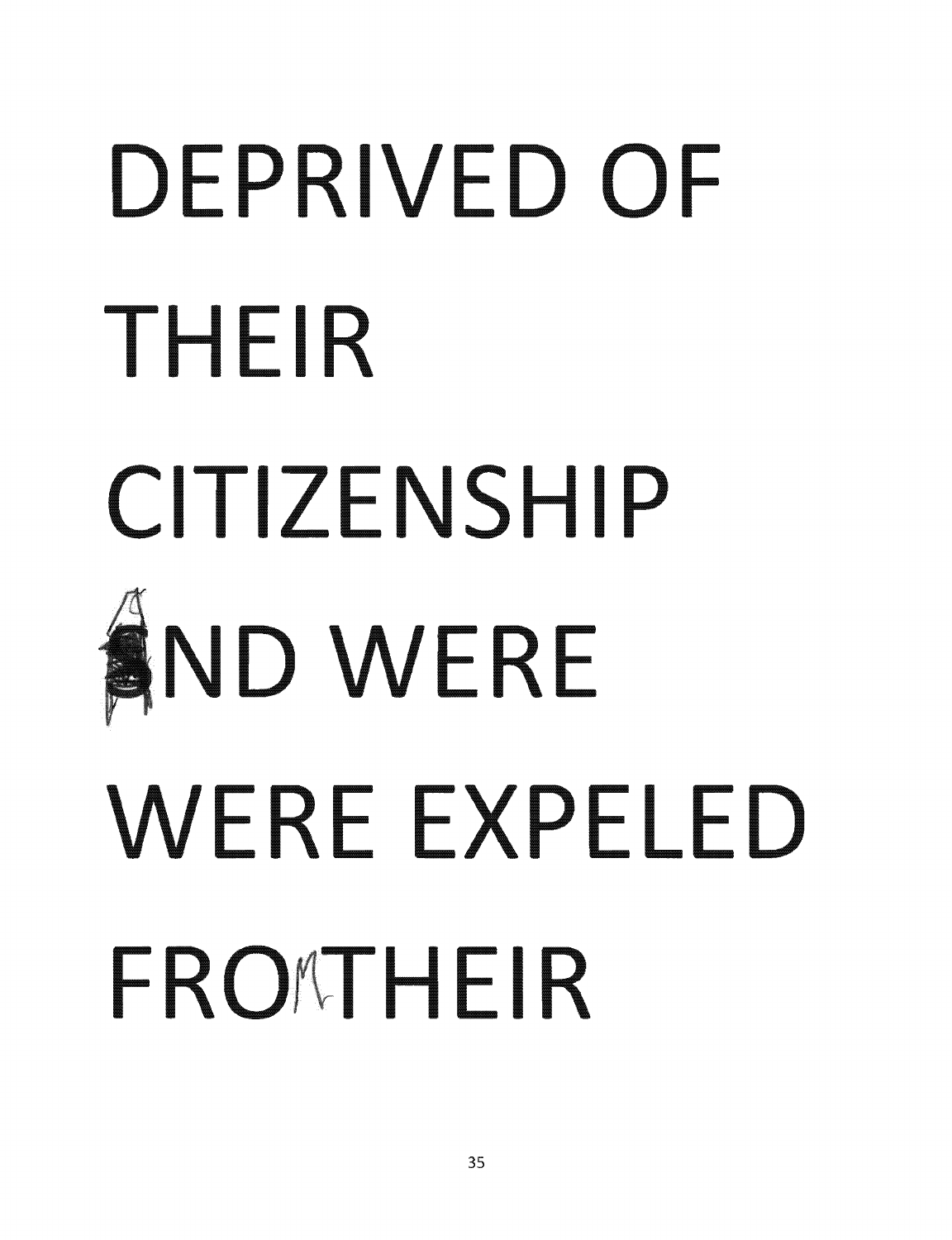### PROFESSIONS. **ONLY GERMAN DOCTORS TR ED PATIENTS I RESEARCHED**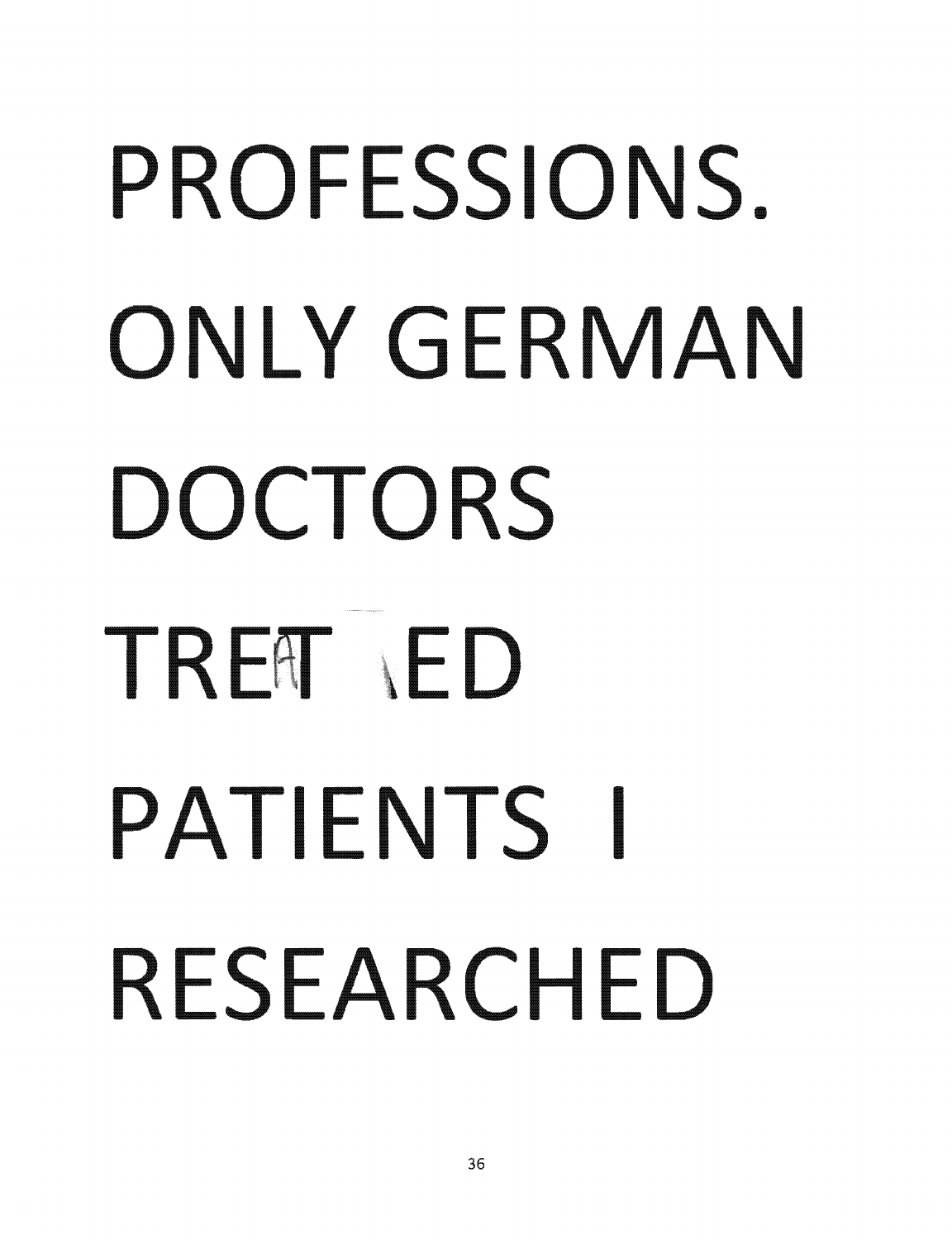## **THE STATISTICS. FROM 1934- 1945 7 MILLION**  GERMANS DIED